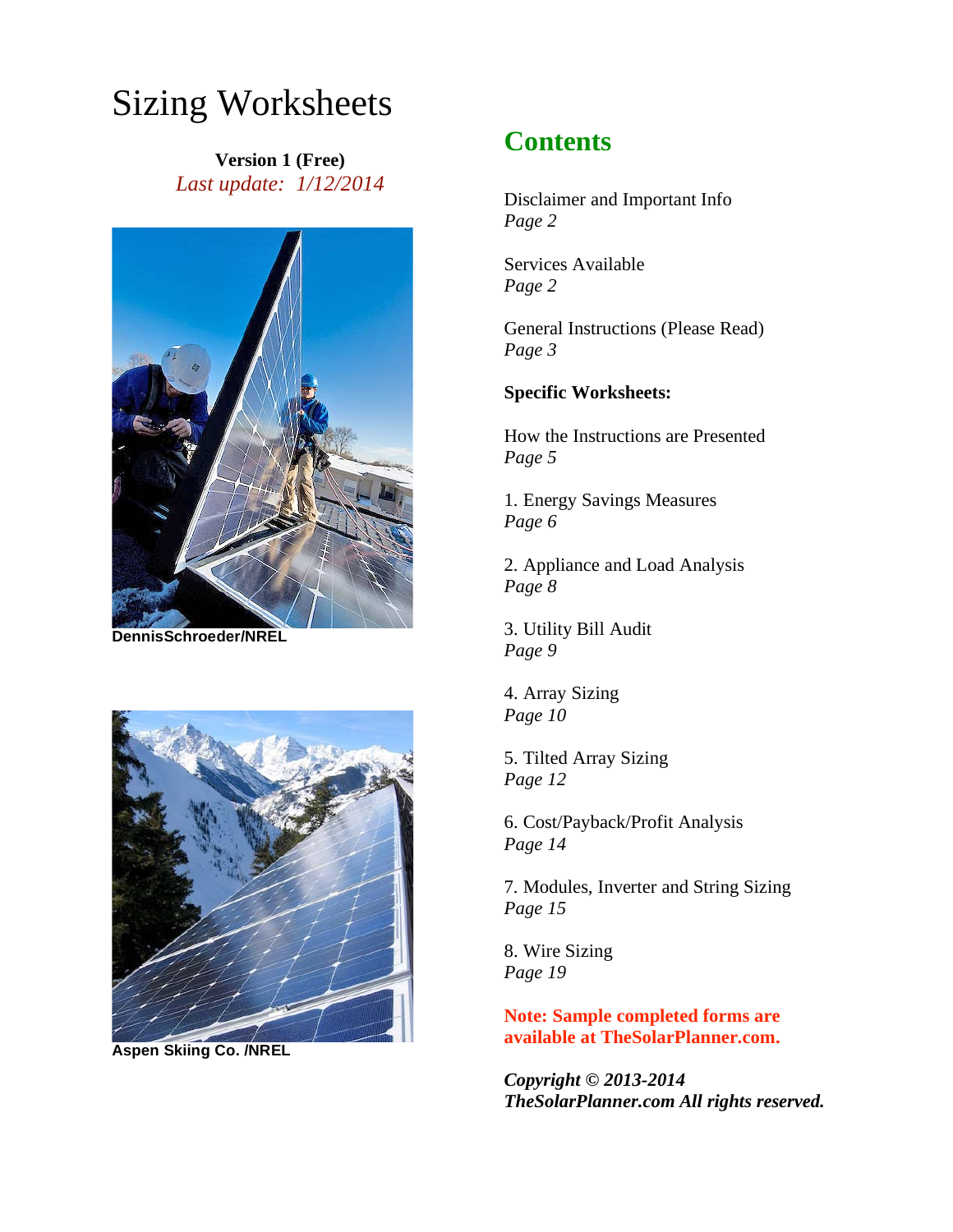

# **DISCLAIMER AND IMPORTANT INFO**

Keep the following points in mind when using the free home photovoltaic system sizing forms provided by TheSolarPlanner.com:

- As with all calculators, software and other tools, these worksheets do not guarantee success in selecting or configuring the right PV system. It's solely the user's responsibility to decide on a contractor and system package, a design and/or installation plan. No guarantees are made about the accuracy or reliability of the worksheets.
- TheSolarPlanner.com strongly advises homeowners to secure the services of a licensed solar installer when planning and installing a PV system. In most places, a building permit is required before any work can begin, along with approval from the local utility company and any other authority having jurisdiction (AHJ). The National Electric Code and local fire regulations also apply to home PV installations, whether grid-tied or offgrid standalone systems.
- These worksheets are designed to function independently of each other. However, it's a good idea to complete at least some of them in the order that they're listed, since the values calculated on one form will be requested on the next.
- You cannot alter any formulas or labels on the worksheets because they are "protected" by an Excel developer function. This means you can only enter data in the blank (i.e. white) boxes of a form. (There are a few default values inserted in some white boxes as a convenience, but you can always change these numbers.)
- If a calculation does not produce a satisfactory (or any) result, be sure to check for any previous data cells not filled in, mistyped entries, wrong units used (e.g. inches vs. feet), or multiple check boxes selected. Read the form-specific instructions for help in troubleshooting any difficulty.
- If you find any design errors in these worksheets, or experience compatibility issues or printing problems, please let us know: info@thesolarplanner.com.

# **Services Available:**

Form customizing, consulting, technical writing and business support are available from **TheSolarPlanner.com** at a starting rate of \$25 per hour. You can also get a worksheet unlocked and modify it yourself for \$50 (\$100 for Cost Analysis worksheet, \$200 for Wire Sizing). Contact Rosemary Regello at rregello@thecityedition.com for more information.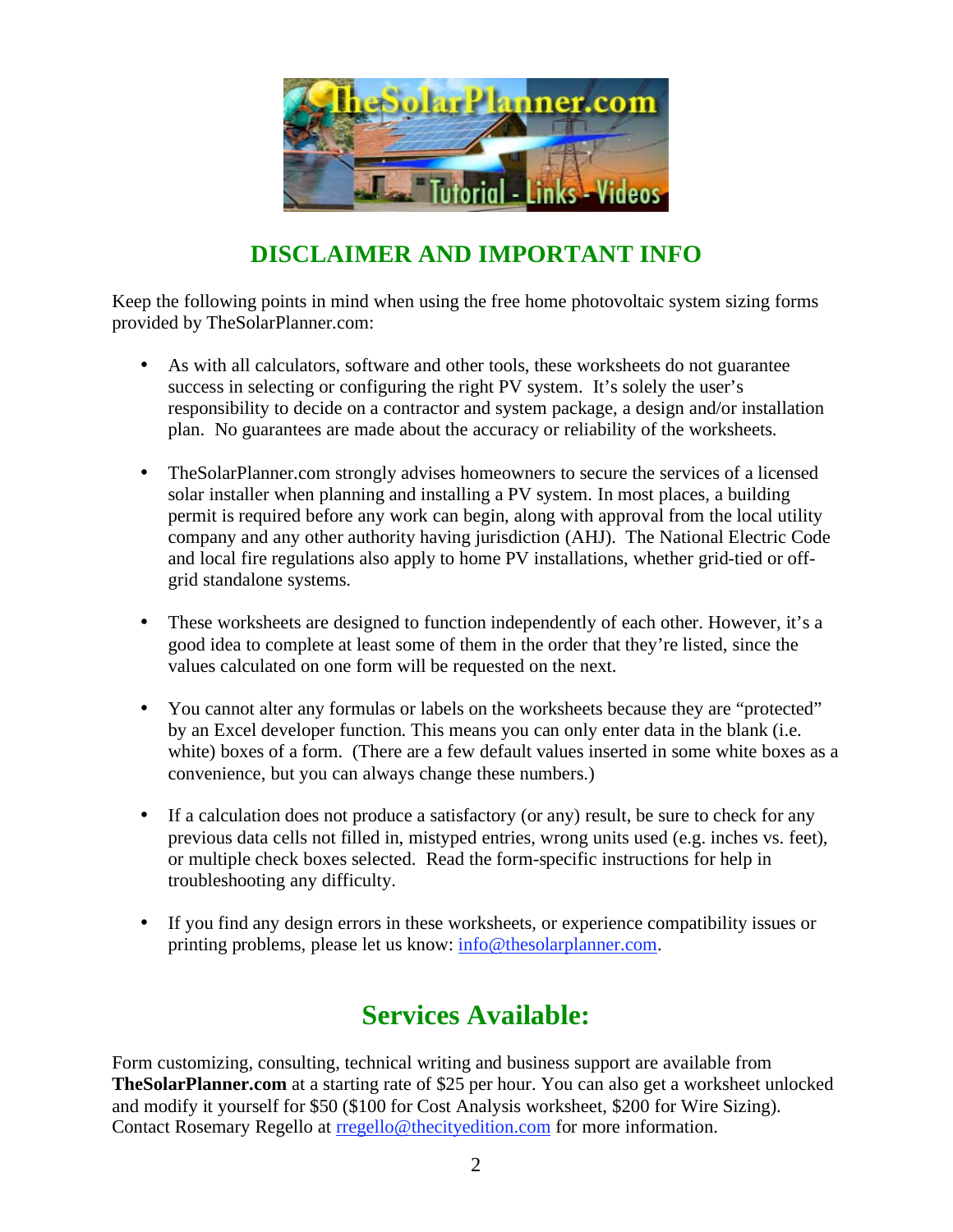# **General Instructions**

#### **Purpose of TheSolarPlanner.com Worksheets**

These forms will help you plan, finance, design or configure a residential grid-tied PV system using one central inverter sized between 2,000 and 10,000 AC watts (i.e. 2k to 10k), without battery back-up. No battery or charge controller sizing is included. The worksheets are ideal for trying out different system sizes, array orientations, tilts or other options to get the most efficient and cost-effective combination of variables. You can easily type over existing data and generate different calculations to see what array size or equipment choices work best. The forms are also designed to print out on 8.5 X 11 inch paper. (You may need to adjust the print breaks with Excel's Page Set-up function.)

# **Using MS Excel**

You don't need to know much about Excel to use these worksheets. The data entry and other features are similar to online and other computerized forms. Each Excel file is called a workbook and is divided into one or more worksheets and other pages. At the bottom of the first page, you'll see several file tabs. By clicking on these, you can navigate around the workbook. Typically, a workbook contains three tabs: Intro, Worksheet and Resources.

#### **Saving downloaded files**

When you first retrieve a worksheet from TheSolarPlanner.com website, it may open inside your internet browser. Do not work on it, however, until you've saved the file in your version of Excel, exited the browser and then reopened the document in your software. Follow the instructions on the Intro page of the new workbook. To download another worksheet, use the back arrow on your internet browser to access the worksheets menu page.

#### **A word about macros…**

No macros are used in any worksheet from TheSolarPlanner.com. A macro is a set of commands transmitted via a programming language. On rare occasions, macros have been used by hackers as a vehicle for spreading viruses. For that reason, whenever you open an Excel workbook, if any macros are included, you'll be asked if you want to **enable** or **disable** them. If you're not expecting a macro or are not sure of the source of the document, you should always select **Disable**. Of course, since no macros are used by TheSolarPlanner.com, you should never be asked. If you are asked, select disable, then close the document and delete it from your computer. Always download worksheets directly from TheSolarPlanner.com website.

*Excel help continued on next page…*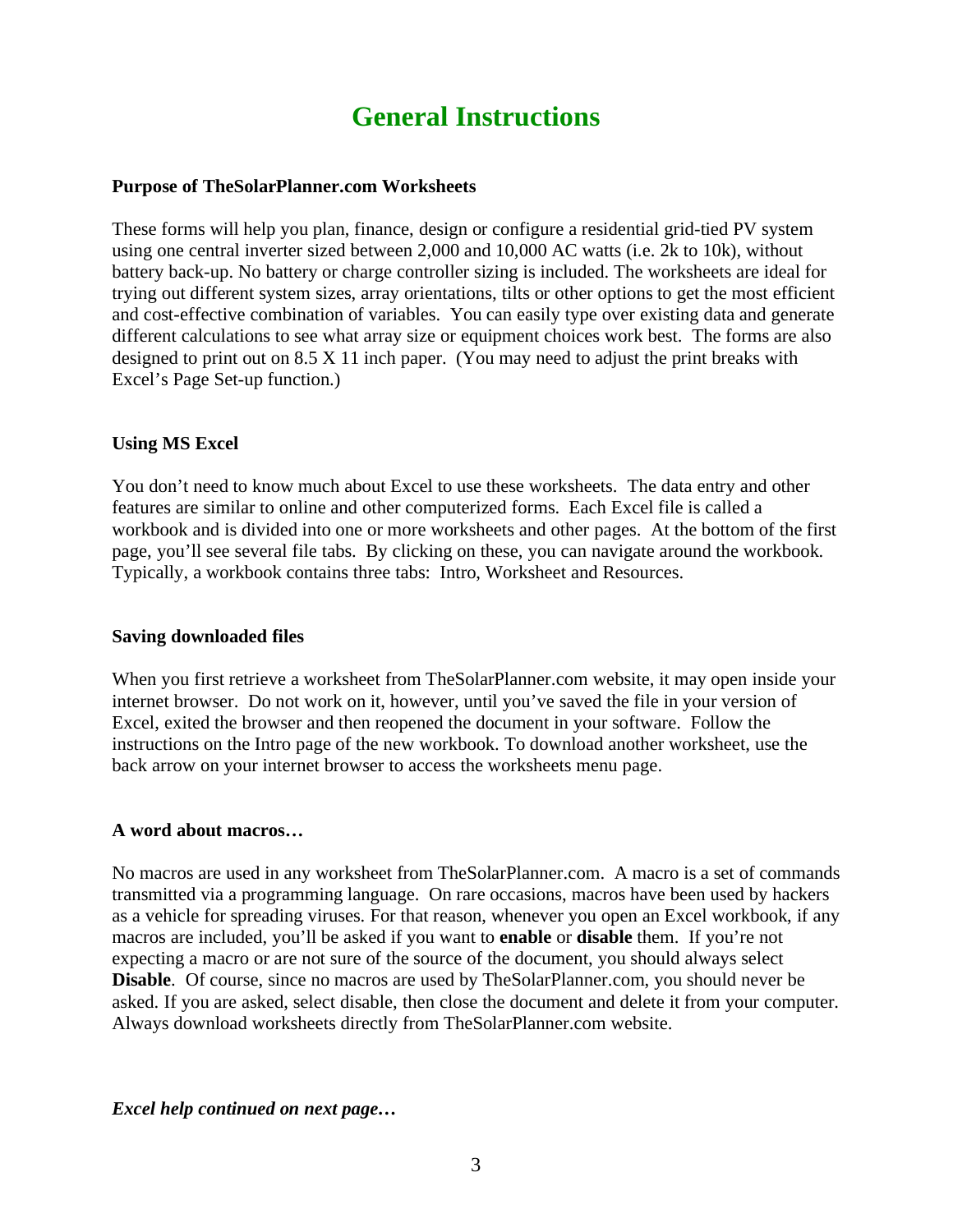#### Data Entry

To move around a worksheet, use the arrow and tab keys. After typing in data, press **Enter**.

Boxes to be completed by the user are white and framed by a thick black line. Shaded boxes (containing labels or Excel values) should be locked, preventing any data entry.

It's recommended that you store your original downloaded worksheets in a folder called "Originals". Then, before starting work on any worksheet, save the original under a different name and store it in a different folder (or on your desktop).

To type over and replace existing data, simply move your cursor to the cell box and start typing.

To correct part of the data in a cell without replacing all of its contents, double-click on the cell first. Make your changes, then press **Enter**.

If you change your mind and decide not to change data while your cursor is still inside a cell, press **ESC** to keep the existing data.

If you finish changing data and exit the cell, but then want to change it back to its original data, go to the **Edit Menu** at the top and select the "Undo" function.

You cannot type in any shaded areas (gray, blue, yellow or green), or change labels, rows or columns on a worksheet. However, you should be able to create new worksheets within a workbook. As stated earlier, to unlock or unprotect a worksheet, you must contact the worksheet developer. *See "Services Available" on Page 2 for contact info.*

Sometimes your data is not accepted in a cell due to **data validation** rules. When this happens, an error message will appear explaining the parameters or limits of the

data that you can enter. For instance, you're asked to enter a Celsius temperature and you type in Fahrenheit degrees by mistake. An error message will appear if the value isn't within the acceptable temp range. You can click **Retry** to enter different data, or select **Cancel** to leave the existing data (if any) in the box*.* Other data validation involves entering whole numbers only  $(1,2,3,4...)$ , using the negative symbol, or entering digits rather than alpha characters.

If you're typing over a default entry and get tripped up by the validation error message, don't leave the box blank. Default entries are usually identified in green italics near the data box, allowing you to re-enter those numbers as needed.

Be sure to **Save** your document often to avoid losing your work.

#### Moving Between Worksheet Tabs

You will find multiple file tabs at the bottom of each worksheet. These represent different windows within an Excel workbook. For example, there may be a summary report page, or other worksheets. Simply click on a file tab to go to that sheet. In the rare event that you can't see all the file tabs available at the bottom of the Excel workbook screen, you'll find a small horizontal bar on the same line. This bar and its associated arrows that allow you to navigate left and right among the workbook tabs.

*Excel help continued on next page…*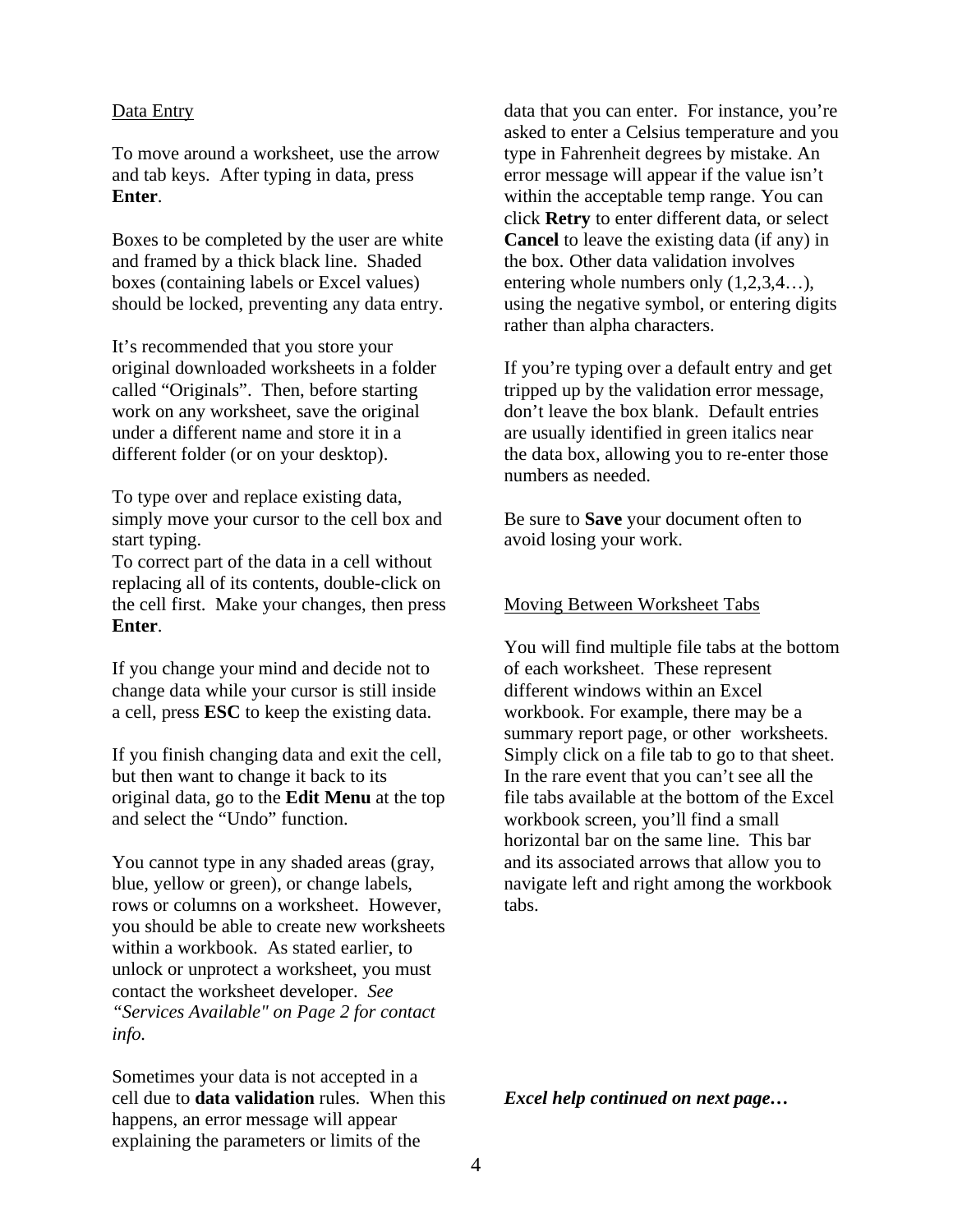# Formulas and Calculations

Formula cells are set up to calculate results based on data you provide in data entry cells. Cells that calculate (or reproduce data from other locations) are shaded in blue, green or yellow or other color. Some versions of Excel also show the formula in a box at the top left at the top of the document whenever the cell is selected. Here's what some of the programming symbols represent:

**=** all formulas begin with an equal sign

**+ - \* /** addition-subtractionmultiplication-division

# **SUM/AVG/ MAX/CEILING/ROUNDUP**

etc. mathematical/ functions

**INT** Transforms value into the nearest integer (whole number)

# **SIN/RADIANS** trigonometric functions

**IF/AND/OR** logical test functions

Regarding the logical tests, the most common one is whether or not all the data cells used in the calculation have been filled in. If some data is missing, the formula cell will either remain empty or display a zero. An IF statement is divided in three parts, each separated by a comma. The first part is the logical test, the second part is the result if the test returns a **True** result, and the third part is the result if the test returns a **False** result. Sometimes the third part is not filled with a result but another IF statement. This allows the "if this, then that, otherwise…" test to address multiple scenarios, including NEC table ranges.

**LOOKUP (Data, Table Location)** This function takes data entered in the worksheet and returns a corresponding value from a two-row table located elsewhere in the worksheet.

**E22** Any letter/number combination indicates the location of a specific cell. The letter signifies the column in the worksheet, while the number signifies the row. If the number of columns exceeds 26, then two letters are used, such as AA, AB, AC, etc.

**Worksheet2!B24** This indicates a cell located on another file tab inside the workbook. In this example, the tab is named "Worksheet2" and the cell is B24.

<sup>"</sup> (two quotes symbols) indicates empty cell

**<>** neither greater than nor less than (i.e. not equal to)

# Printing Documents

Depending on your edition of MS Excel, your printing options may allow you to print out all the documents inside a workbook, or only one at a time. The Print function is located in the **File** drop-down menu and may also be accessible by clicking on a printer icon. Be sure to use the Page Break function to see if any page spills out across a print break. If this happens, adjust the worksheet margins.

# **How the Workbook Instructions are Presented**

*Be sure to read the general instructions in the preceding section before starting work on your first worksheet. Each set of workbook instructions is divided into the following categories:* 

- *Purpose of this Workbook*
- *Limitations*
- *Data Requested*
- *Calculations*
- *Extra Pages (file tabs)*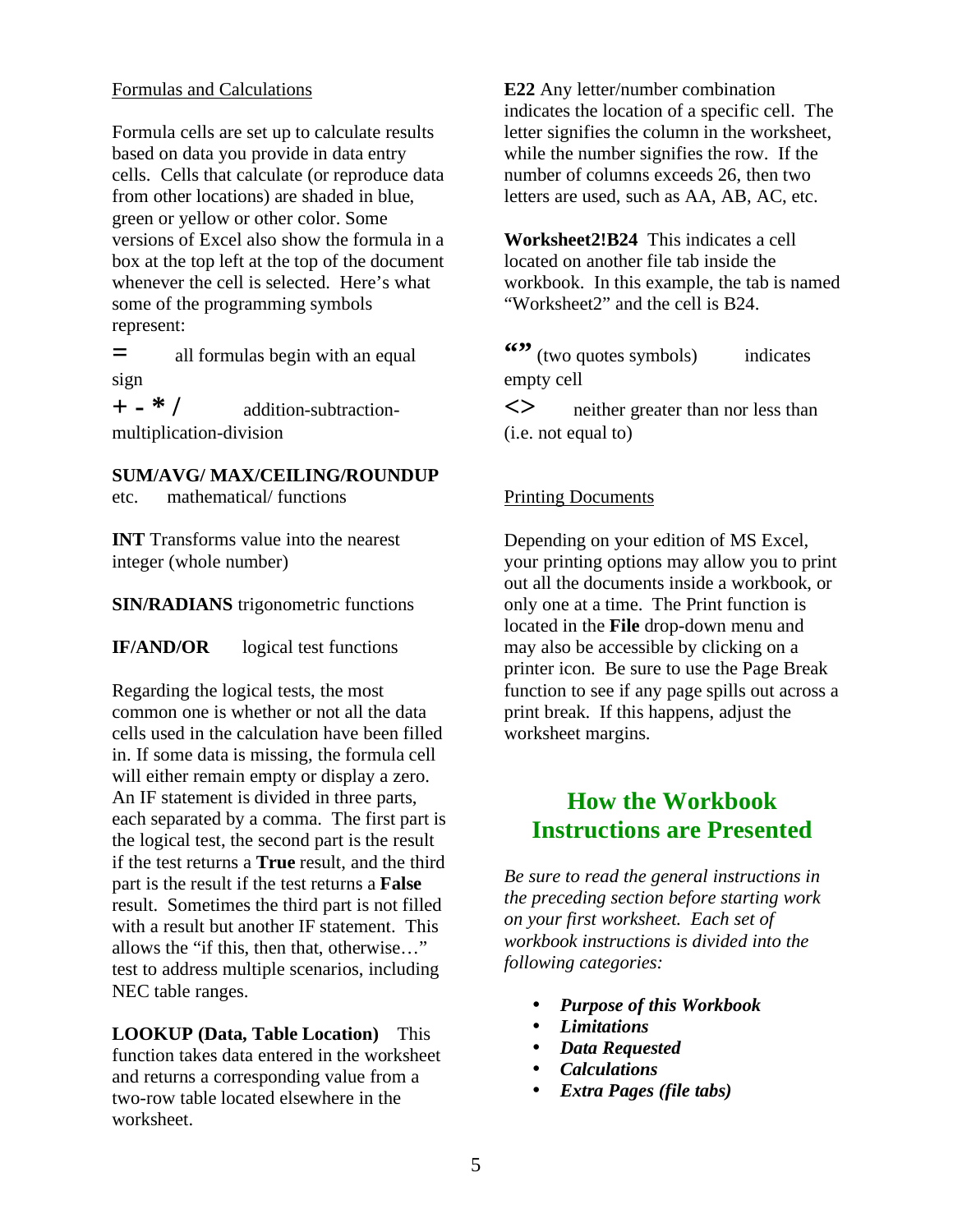# **1. ENERGY SAVINGS MEASURES**

#### Purpose of this Workbook

The Energy Savings worksheet allows you to estimate savings from replacing incandescent light bulbs and old appliances. The calculation of total kilowatt hours saved can then be used on the Utility Bill Audit, which is key to sizing a grid-tied photovoltaic array. In addition, the worksheet calculation of total annual savings can be used in a cost and/or payback analysis of the proposed (or installed) PV system.

#### Limitations

Designed for an existing U.S. residence connected to the utility grid.

#### Data Requested

**Cents Per kWh Rate** – This is the baseline rate charged by the home's utility company. It can be found on the monthly bill for electricity or the utility company's website page.

*Light Bulbs Replaced* – Generally, this section is used for incandescent bulbs replaced with compact fluorescent bulbs (CFL's). Incandescent bulbs burn 90% of their electricity as heat and only 10% as light. That's why they're being phased out by order of the U.S. Government. The worksheet provides a conversion chart to help you select or record the potential change in wattage. Data must be supplied for the following fields:

#### **Old Size (watts)**

**Quantity** – In other words, the number of bulbs of the same wattage

**New Size (watts)** – If you haven't bought the replacement bulbs yet, use the yellow conversion chart to pick a CFL wattage size.

**Hourly usage daily** – Estimate how many hours one bulb uses in a day. If there is more than one bulb, an average must be

calculated. For example, if you use two 75 watt bulbs fours a day and three 75-watt bulbs 15 minutes a day, then the average would be  $(2 X 4) + 3 X .25$  / 5, which equals 1.75 hours each. Be sure to convert minutes into hours by first dividing the number of minutes by  $60 - e.g. 15/60 =$ 0.25. *Note: Excel provides a manual calculator that be retrieved by going to the Tools menu and selecting "calculator".*

*Appliances Replaced* – List any major appliances, electronics or other loads in the home that will be replaced with energy savings models. Data must be supplied for the following fields:

**Old Size (watts)** – the size of the incandescent bulb(s) you're replacing

**New Size (watts)** – If you haven't bought the replacement bulbs yet, use the yellow conversion chart to pick a CFL wattage size.

**Hourly usage daily** – Estimate how many hours the appliance uses in a day. Some appliance usage requires a bit of calculating. For example, a washing machine that runs twice a week for an hour each time would produce an equation like this: 2 hours divided by 7 days, which equals 0.286 hours daily. For some appliances that operate automatically throughout the day, this data should be based on the "duty cycle" of the machine listed on its spec sheet. For instance, a refrigerator may have a 50% duty cycle, which means it's operating half the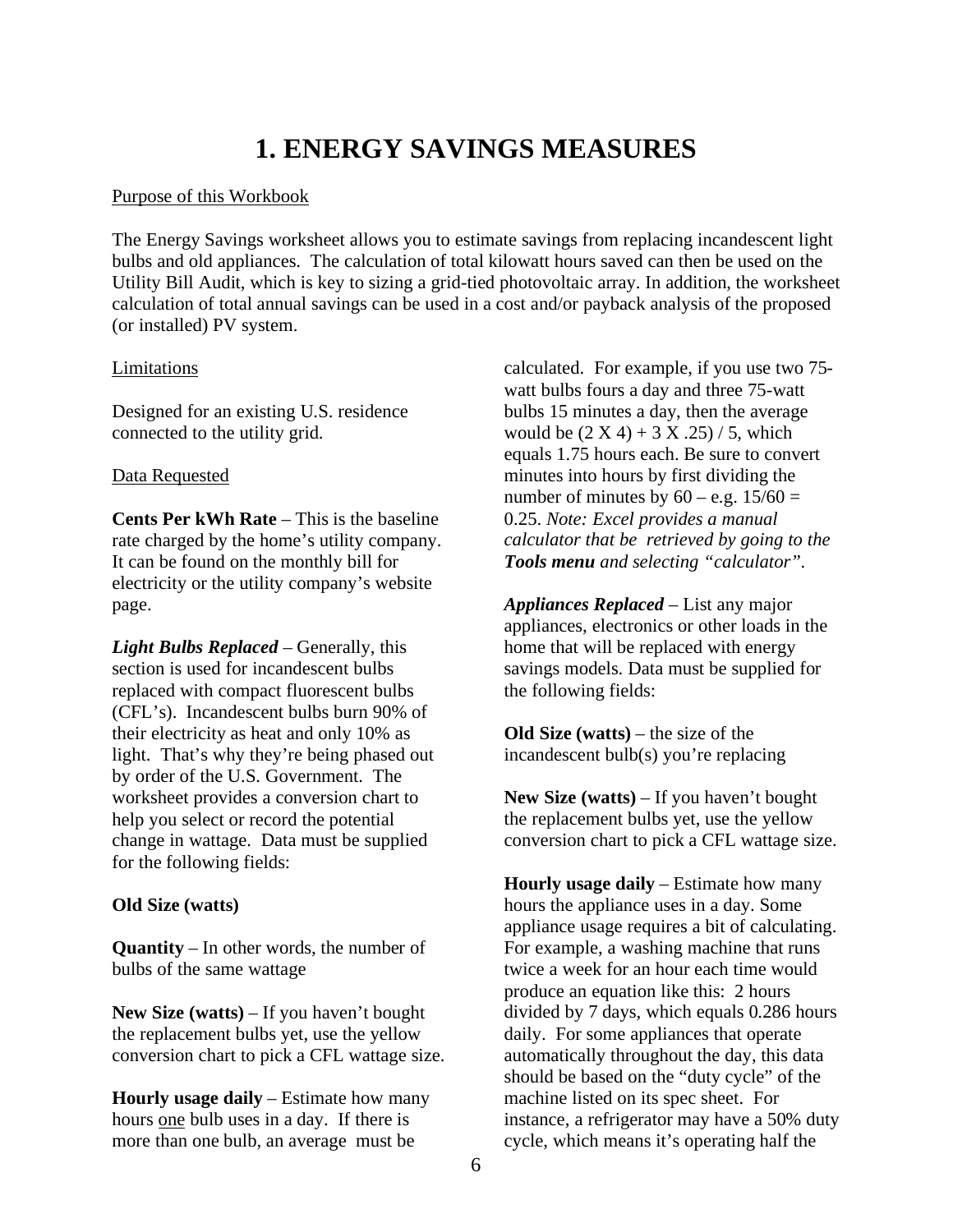time. To convert this percentage into daily hours, multiply it by 24, e.g. 0.50 X 24 equals 12 hours.

# Calculations

**Lights Total** – Sum of the Quantity Column

**Annual kWh Saved (Lights)** – Subtracts New Watt Size from Old Watt Size, then multiplies the difference by Quantity and 365. The result is then divided by 1,000 (to change watt hours to kilowatt hours).

**Total Lights kWh Saved** – Sums the column of Annual kWh Saved

# **Annual Utility Savings (Lights)** –

Multiplies Annual kWh Saved (Lights) by Cents per kWh.

# **Annual kWh Saved (Appliances)** -

Subtracts New Watt Size from Old Watt Size, then multiplies the difference by 365. The result is then divided by 1,000 (to change watt hours to kilowatt hours). **Total Appliance kWh Saved** – Sums the column of Annual kWh Saved (Appliances).

**Utility Savings (Appliances)** – Multiplies Annual kWh Saved (Appliances) by Cents per kWh.

**Combined Savings** – Sum of Annual Utility Savings (Lights and Appliances)

# Extra Pages

**Resources** – links to other energy audit calculators, forms and tools.



**Brothers Electric/NREL**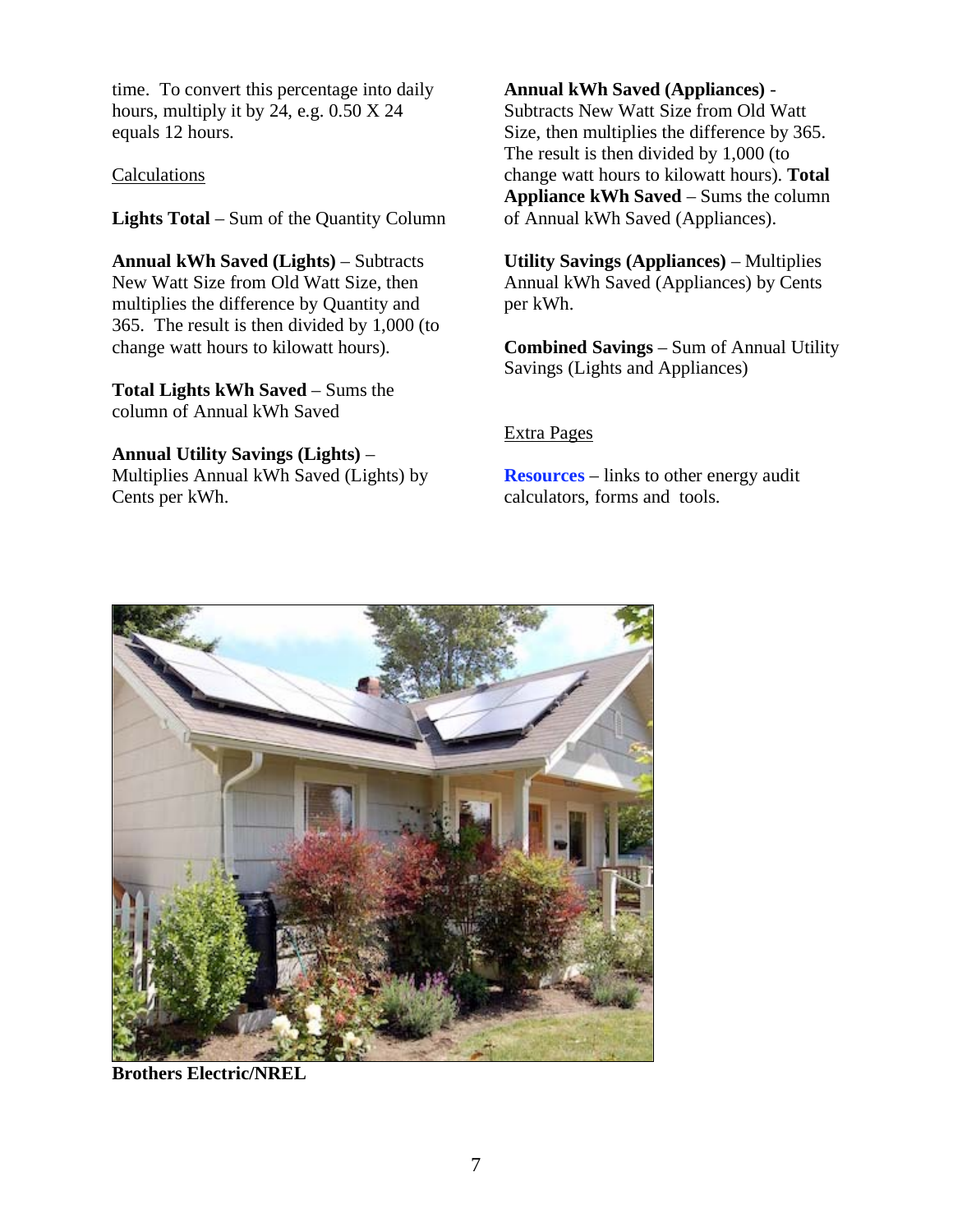# **2. APPLIANCE AND LOAD ANALYSIS**

# Purpose of this Workbook

The Appliance Load Analysis worksheet may not be needed for sizing an array, but some tax rebates require a more extensive energy audit than the previous worksheet provides. This one allows you to tally all your household electrical devices, weigh their impact on your kilowatt hour usage, and, if necessary, takes steps to lower consumption. In conjunction with the **Energy Saving Measures** worksheet, this one can also help you lower consumption as part of a plan to accelerate payback on a PV system investment. *Note: A load analysis is mandatory when designing a stand-alone system (not connected to the utility grid).*

# Limitations

Designed for a U.S. residence.

# Data Requested

*Wattage Measurements.* For each appliance or other electric load, the following data should be entered:

# **Watts used by the Device ON/OFF** (or Standby)

**Hours the Device is ON/OFF** (or Standby/Plugged In) – per 24-hour day

There are couple of ways to get the information. One is to rent or purchase a household watt meter. A popular brand is called Kill-a-Watt and may be available for check out from a public library. The second method is to read the UL tag on the device or a spec sheet, if you have a user's manual for it. Sometimes the tag only lists the amps (e.g. 1.5 A). You can find out the watts by multiply this number by 120 volts, that is, if it's a common AC appliance running on a normal household circuit. For computers and other digital electronics, the amps listed may be DC. In this case, you'll need to find out how many volts the device uses, then multiply amps times volts to get the watts.

# *Projected Conservation Measures.* For each device listed, you'll have the opportunity to calculate energy savings by entering the following data:

**Less Hours Device ON/OFF** (or Standby) – per 24-hour day

**Cents per kWH rate** – This is the base rate charged by the utility company. The data may be retrieved from the Energy Audit worksheet.

# **Calculations**

**Annual Cost** – Multiplies Watts (on and off) by the number of hours, then divides the total by 1000 (to change watts into kilowatts). This total is then multiplied by Cents per kWH rate and 365 days.

**Kilowatt Hours Saved** – Multiplies Watts by Less Hours ON and STANDY, then divides the total by 1000 (to change watts into kilowatts). The result is multiplied by 365 days.

**Annual Savings** – Multiplies Kilowatt Hours Saved by Cents per kWH rate.

**Totals (This Page Only)** - This row at the end of the first page sums the data in the respective columns.

**Totals (Cumulative)** - This column at the end of the second page combines the first page and second page column totals.

# Extra Pages

**Resources** – links to other energy audit calculators, forms and tools.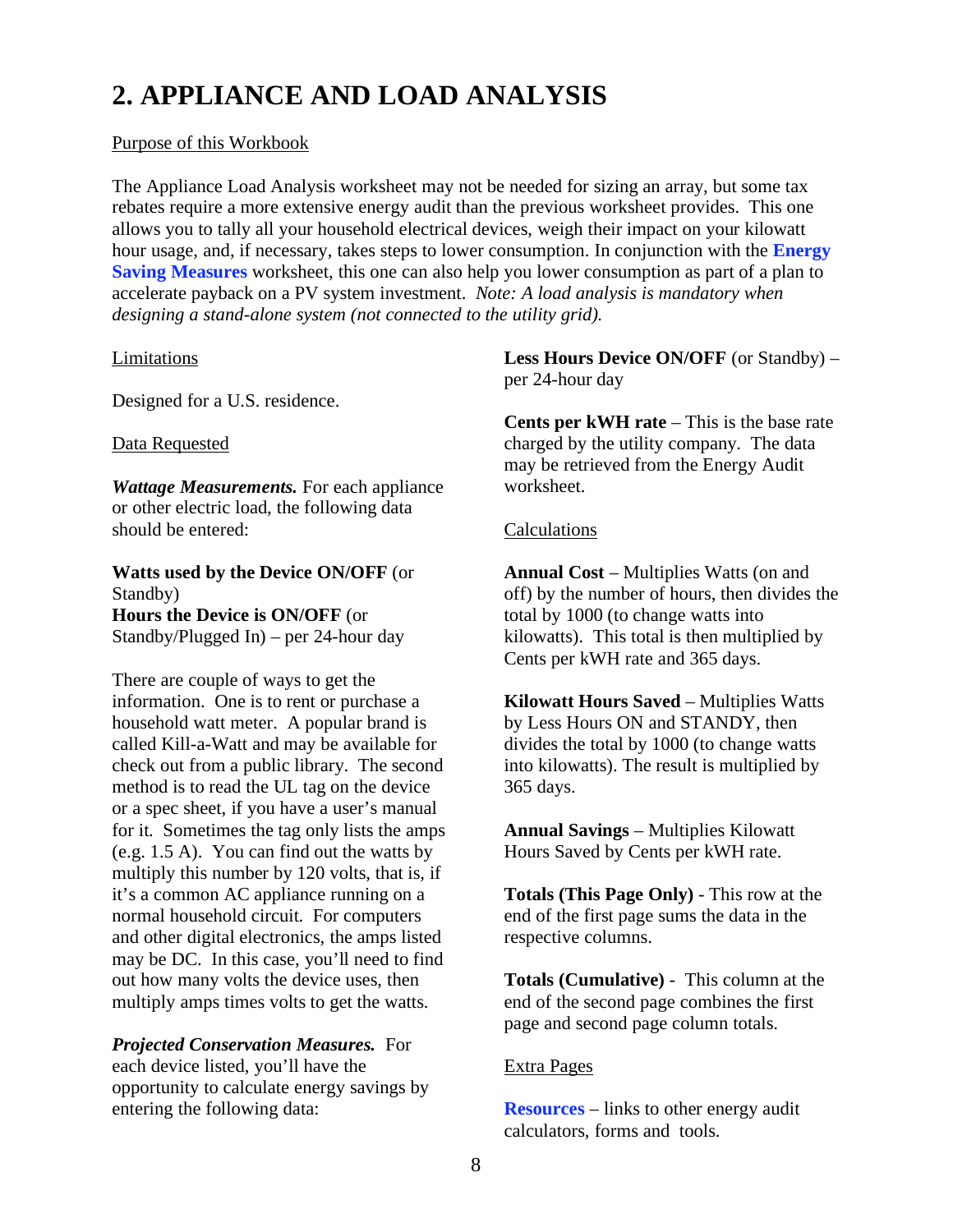# **3. UTILITY BILL AUDIT**

# Purpose of this Workbook

The Utility Bill Rates worksheet allows you to determine how many kilowatt hours (kWh) of electricity a home uses in one year, as well as the cost. This information is the starting point for designing a photovoltaic system. A system should ideally produce 100% of the killowatt hours needed to offset electricity that comes from the utility grid. The energy bill audit is also needed to calculate payback time on a home solar power investment.

# Limitations

Designed for a U.S. residence that receives electricity from a utility grid.

# Data Requested

From the homeowner's last available 12 monthly electricity bills, the following information for each month is needed:

**Rates** This is the price per kilowatt hour (kWh) and is usually divided into four or more rates. Some utility companies use a "tiered rate" structure, which provides a kWh quota per rate per month. The first and cheapest is known as the baseline rate, and is charged for the first several hundred kWh. Once you exceed that threshold, you're charged the next highest rate until its quota is reached, and so on.

**Rates** (continued…) Some companies have a time of use (TOU) system, which divides rates into a morning/early afternoon period, late/afternoon peak price period, late night low-rate period, etc. Whichever your rate structure, pick the four rates for which you are charged through the course of 12 bills (one year).

If you (or the homeowner) paid more than four rates for electricity, you'll have to combine two or more rates into one column on the worksheet. This means averaging the rates and then adding all the hours together.

*Note: You can ignore surcharge-based kWh rates, which are typically priced at a fraction of one cent and don't result in a substantial amount of money. You should also ignore flat fees which are charged on the bill, regardless of kilowatt hour usage. These charges are not affected by kilowatt hour consumption* 

**Kilowatt Hours (kWh)** Type in the monthly kWh hours in the corresponding column that lists the rate charged for those hours.

# **Calculations**

**Total kWh for Month** Sums the kWh values listed under the four rates for the month.

**Monthy usage % of bill** Divides Total kWh for Month by Annual kWh Total

**Annual kWh Total** Sums the 12 values entered under Total kWh for Month

**Rate % of Bill** Divides the kilowatt hours for a certain rate by the total hours for the year to determine a percentage. Some of the values highlighted in yellow will be requested on the Cost/Payback/Profit Analysis workbook. For your convenience, the Utility Bill Rates worksheet is included in the Cost workbook and can be accessed be selecting the designated file table.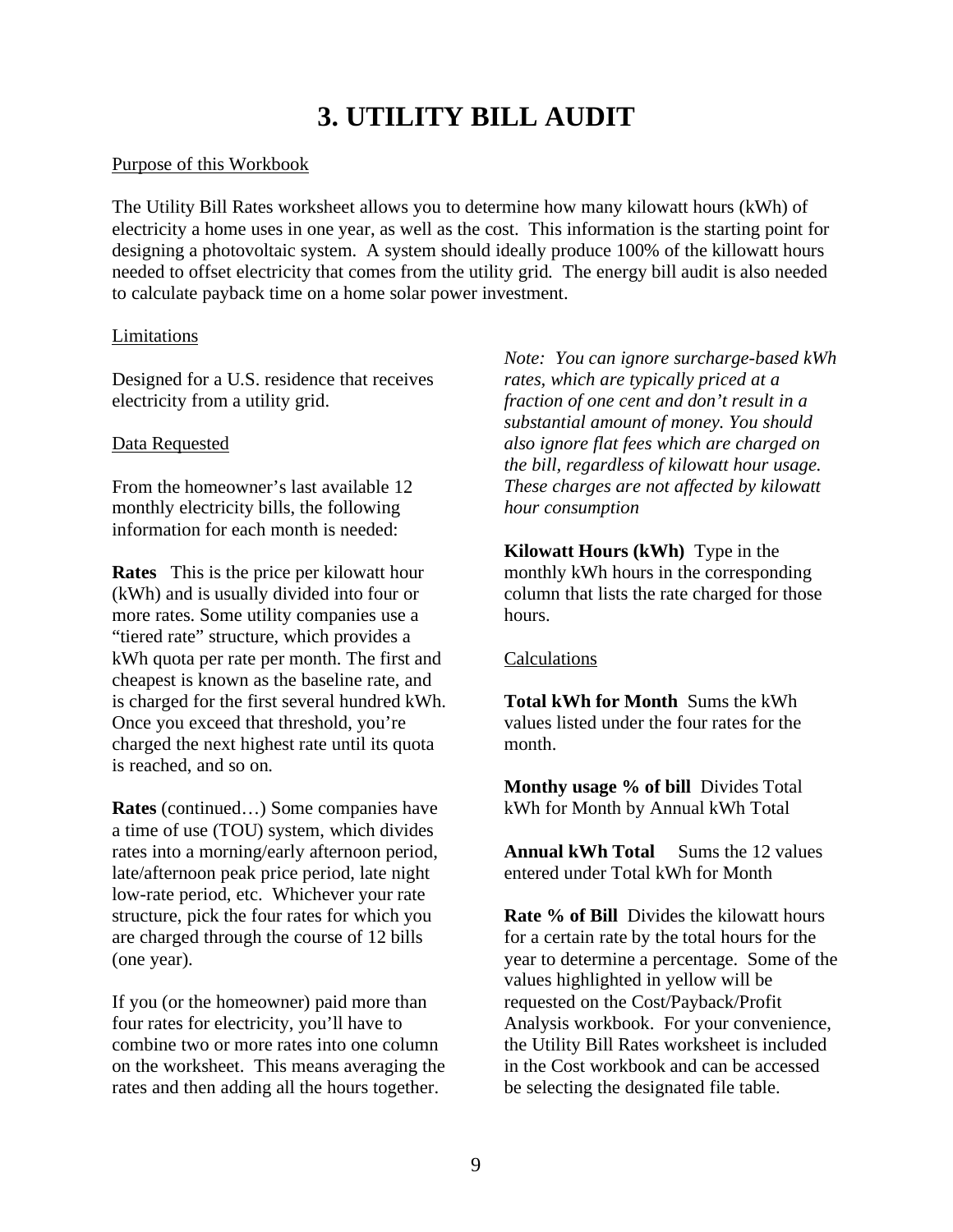# **4. ARRAY SIZING WORKSHEET**

#### Purpose of this Worksheet

The Array Sizing worksheet determines how many modules will fit inside the array space(s) measured during the site survey and the total watts the array will produce. It also compares this energy production against the kilowatt hour usage of the homeowner. and calculates the percentage of grid offset.

#### Limitations

Designed for a residence that receives electricity from a utility grid. Maximum annual kilowatt hour (kWh) usage must be under 14,000.

# Data Requested

**Annual Kilowatt Hour Usage** – This number is based on the **Annual Kilowatt Hours** determined on the Utility Bill Audit worksheet. The highest value you can enter is 14000. The lowest is 1000.

**Daily Peak Sun Hours** – Sun hours factor into the calculation of how many kilowatt hours of electricity a solar array will generate each year. This value can be an average retrieved by looking up your city's solar insolation data in the NREL Data Sets (*aka* Redbook), or by using a calculator available on many websites. (*PV Watts* also provides this data.) However, a more reliable number can be determined from an array site assessment using a Solar Pathfinder, Solmetric Sun-Eye, or other shading analysis device.

Other variables that contribute to the amount of daily insolation over an array are the azimuth orientation (ideally, a direction facing near or due south), the angle of the roof or tilt angle of the modules, and the latitude of your city. You'll find more help on this subject by clicking on the Resources tab.

**Derate Factor** – This factor reduces the amount of array watt production based on wire losses, projected system downtime, module age, soiling of the array and other common occurrences. PV Watts provides a calculator to help you hone in on exact number. A default of .77 is provided. For help determining the right value, you'll find a link in the worksheet to the online derate calculator provided by the National Renewable Energy Laboratory (NREL).

**- - - - - - - - - - - - - - - - - - -** 

**When using this (or another) tally, please note that the numbers are expressed in percentages. If, for example, you don't want any derate for a certain item (like the inverter efficiency rating or shading), you would enter either 100 or 1, depending on whether the percentage is expressed with or without decimals. - - - - - - - - - - - - - - - - - - -** 

**Grid Offset** – The term **offset** refers to the amount of utility-provided electricity a homeowner wishes to replace with solar. It's expressed in the form of a percentage. For example, if a customer uses 10,000 kilowatt hours annually and would like to replace (or offset) about a third of it with PV power, then he or she would need an array that generates 3,333 kWh. A default value is 50% is provided.

In an ideal world, most people would opt for a 100% offset. However, since the baseline rate charged by most utility companies is cheap (under 15 cents per kWh), it's not practical to buy a big solar system, since at those rates it will take too long to achieve payback. Rather, customers are encouraged to buy a system sized to offset only the higher-tiered rates. That way, the break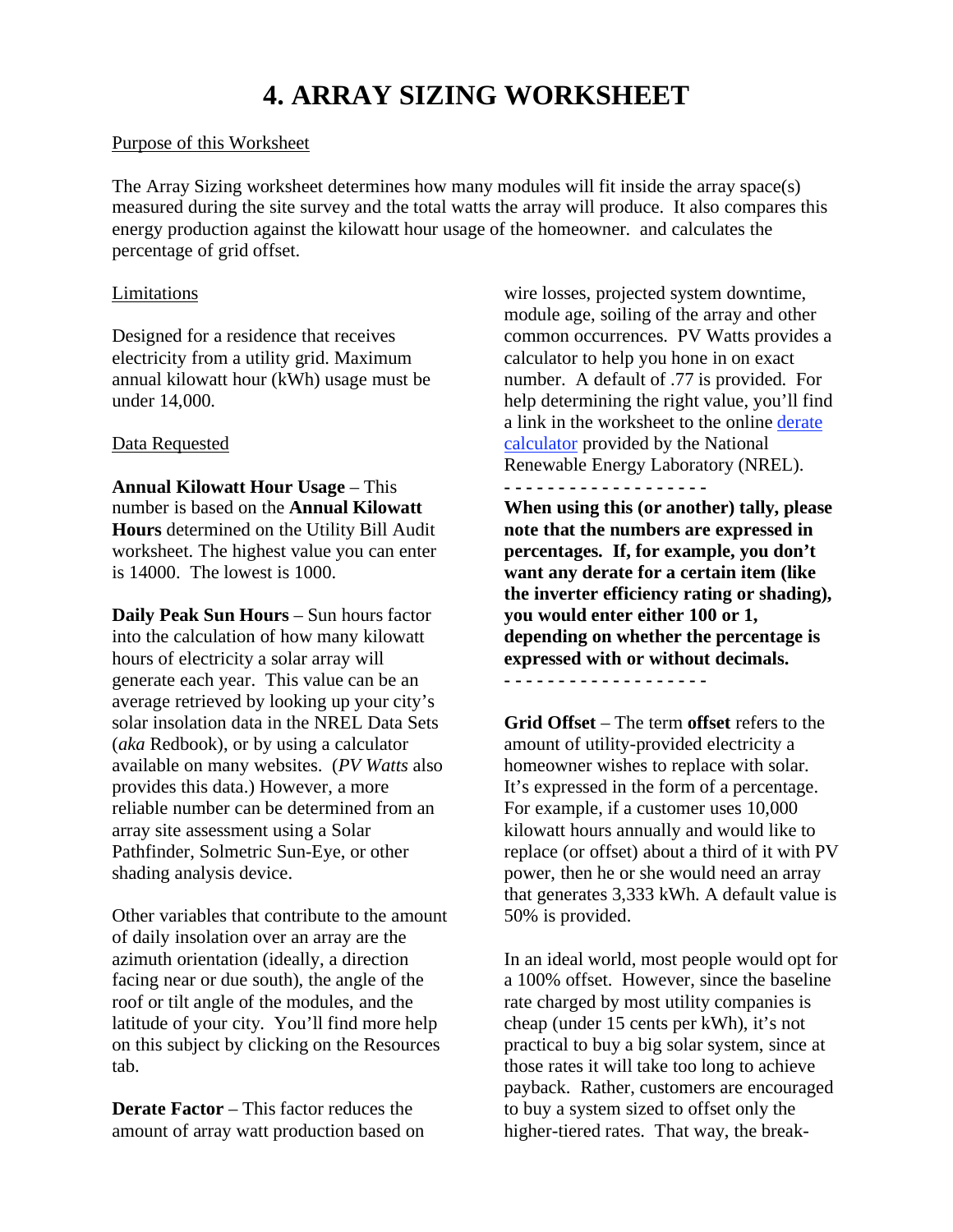even point is reached in about 7 years, after which profit starts to accrue from avoided utility charges and continues on through the life of the system. Hence, a grid offset between 30 and 60% is quite common.

**Array Dimensions** – Enter the length of width of each array location measure on the roof or ground. When measuring, keep in mind that a roof array must leave a few feet on the top and sides for a fire walkway and/or maintenance worker access. (How much walkway must be set aside depends on the local fire and building codes.) Do not include walkway space in the dimensions.

**Module Length and Width** – These dimensions depend on the brand and model of the module you're considering. To browse the spec sheets of different products, use the links provided on the Resources page of this workbook. (Note: You might also consider using a landscape orientation instead of the usual portrait, if this allows you to fit more modules into the array space. To do this, type your module's width into the worksheet's module length field, and your module's length into the worksheet's module width field. This will produce the correct calculations for a landscape scenario.) Default dimensions of 65' and 40" inches are provided for module length and width respectively.

**Module Watt Size** – Enter the nameplate or STC wattage of the module brand and model you're considering. For residential PV arrays, the standard sizes are 185, 235, 240 and 250.

#### Calculations

**Total Array DC Watts Needed** – Divides Annual Kilowatt Hours by (Daily Peak Sun Hours  $X$  365), then divides the result by the Derate Factor.

**Rows Possible** – Divides Array Width by Module Length, then reduces the result down to the nearest integer. (An integer is a whole number.) This calculation also includes a one inch gap between rows by adding .5 to Module Length before the division. If you need more space than that, add it to the module dimension. *Note: Each module only needs to hold half the extra spacing*.

**Quantity per Row** – Subtracts 3.5 inches from the Area Length, then divides the result by the Module Width plus 0.5 inches. The result is reduced down to the nearest integer. (The subtraction and addition of space is needed to accommodate mid clamp attachment spacing of 1 inch and a 2-inch margin at the end of each row. To change the spacing, you must add or subtract from the module dimension. *Note: Each module only needs to hold half the extra spacing*.

**Module Count** – Multiplies the Rows Possible by the Quantity per Row for Array #1, #2, and #3 combined.

**Modules Needed** – Divides Total DC Watts Needed by Module Watt Size. If the result isn't a whole number, it's converted to the next highest integer.

**Is there enough space?** – Compares the values in Module Count and Modules Needed. If the number needed is higher than the count, then the box will read "No". Otherwise the box will read "Yes".

#### Extra Pages

This workbook includes the following documents:

**Resources** – Includes links to product pages and other array sizing tools.

**Utility Rates Worksheet** – Allows you to tally the home's annual kWh usage, as well as the percentage of which is charged at higher tier rates. Instructions for completing the worksheet are provided earlier in this document*. See "3. Utility Bill Audit" worksheet.*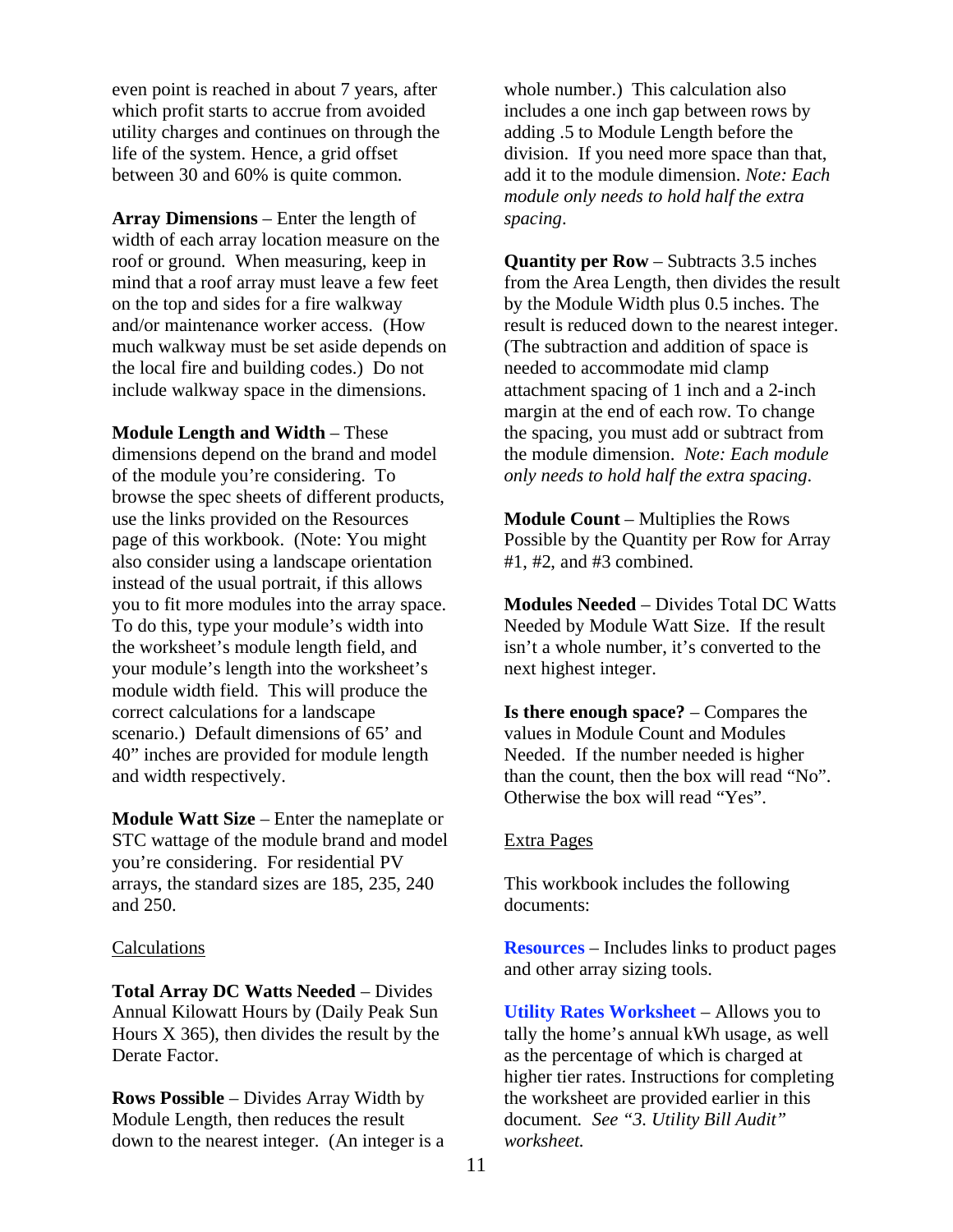# **5. TILTED ARRAY SIZING WORKSHEET**

# Purpose of this Worksheet

The Tilted Array Sizing worksheet determines how many modules will fit inside the array space(s) measured during the site survey, along with the spacing needed between rows to avoid (or minimize) the shading that's caused by tilted modules. Although most residential arrays are mounted flush atop a sloping roof, occasionally a flat roof or area on the ground is used. To receive direct sunlight, the modules must generally be tilted at a angle that matches or is close to the site's local latitude. The worksheet can also determine how many watts the array will produce. It can compare this energy production against the kilowatt hour usage of the homeowner and calculate a percentage of grid offset.

# Limitations

Designed for a residence with a flat roof or available array space on the ground that faces southward. Maximum annual kilowatt hour (kWh) usage must be under 14,000.

# Data Requested

**Annual Kilowatt Hour Usage** – This number is based on the **Annual Kilowatt Hours** determined on the Utility Bill Audit worksheet. The highest value you can enter is 14000. The lowest is 1000.

**Daily Peak Sun Hours** – This number can be a general average retrieved by looking up the site's latitude on the NREL Data Sets (or Redbook), or available on many websites. However, a more reliable number can be provided by a Solar Pathfinder or Sun-Eye shading analysis and report of the array location(s). Array tilt angles should also be factored into a Peak Sun Hour projection. A default of 5.0 is provided.

**Derate Factor** – This factor reduces the amount of array watt production based on wire losses, projected system downtime, module age, soiling of the array and other common occurrences. PV Watts provides a calculator to help you hone in on exact number. A default of .77 is provided. *(See Array Sizing worksheet above for more on derates.)*

**Grid Offset** – The term **offset** refers to the amount of utility-provided electricity a homeowner wishes to replace by installing a solar electric system It's expressed in the form of a percentage. For example, if a customer uses 10,000 kilowatt hours annually and would like to replace (or offset) about a third of it with PV power, then he or she would need an array that generates 3,333 kWh. A default value is 50% is provided. *(See Array Sizing worksheet for more on Grid Offset.)*

**Array Dimensions** – Enter the length of width of each array location measure on the roof or ground. When measuring, keep in mind that a roof array must leave a few feet on the top and sides for a fire walkway and/or maintenance worker access. (How much walkway must be set aside depends on the local fire and building codes.) Do not include walkway space in the dimensions.

**Site's Latitude** – This is the latitude in relation to the Equator measured in degrees. A variety of websites online offer help in calculating a latitude based on a zip code or city/state entry. Latitudes in the continental United States range from about 30 degrees in Florida to 50 degrees in the northern states. The highest acceptable latitude for this worksheet is 50 degrees.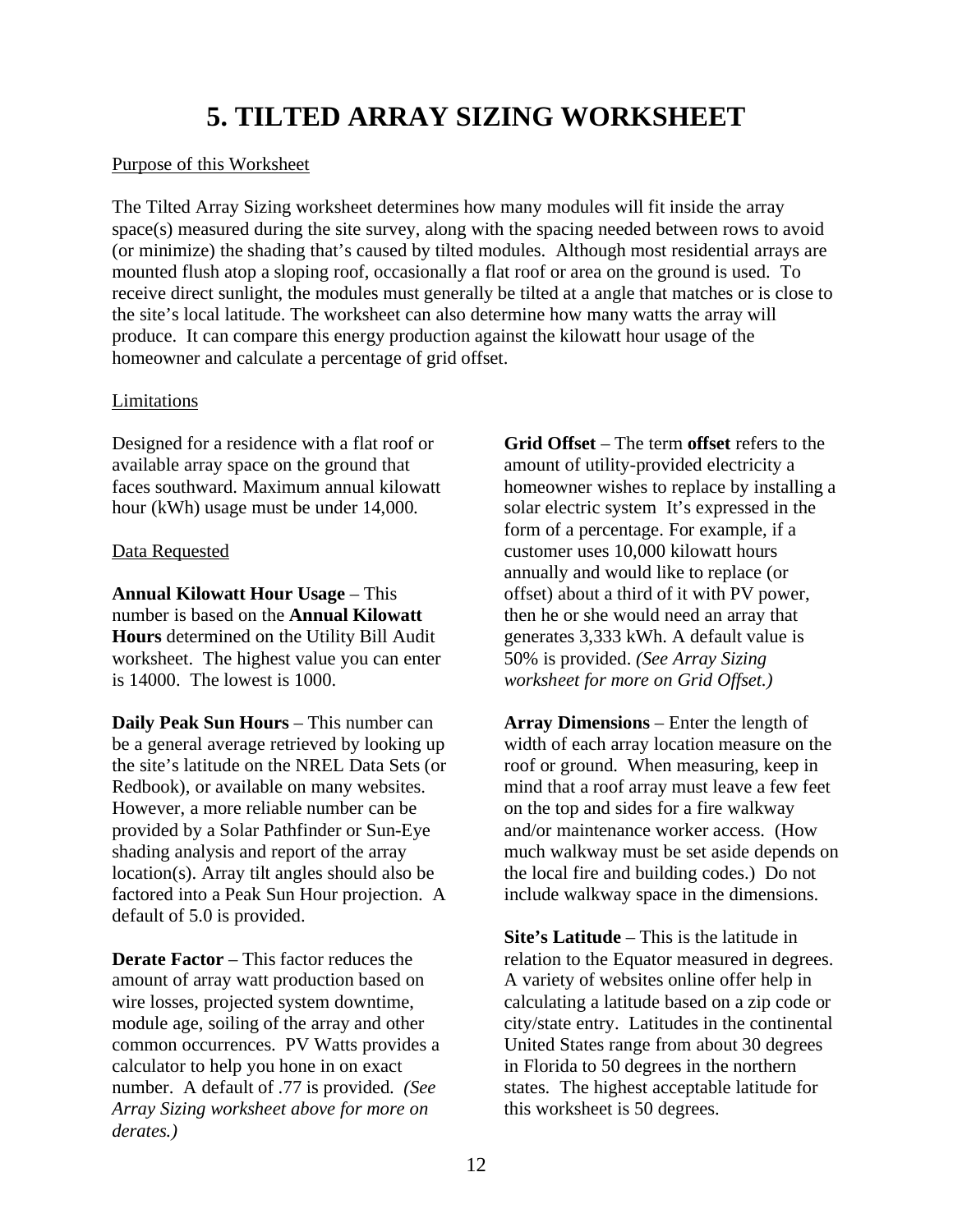**Array Tilt Angle (Maximum)** – You can experiment with different angles to see what works best with the other variables on the worksheet. It's recommended that an array be tilted at an angle equal to the site's latitude. However, where a manually adjusted tilt option is available, the optimum tilt in winter is the latitude plus 15 degrees, and latidue minus 15 degrees in summer. In this scenario, the maximum recommended tilt would be latitude plus 15 degrees. The highest acceptable tilt angle for this worksheet is 89 degrees.

**Additional Row Width** – Because different brands of racking and rails hold modules differently, this field should only be completed with the equipment will add shading to the modules on either side of the row. Be sure to factor in the inches on both sides. A default of Zero is provided.

**Module Length and Width** – These dimensions depend on the brand and model of the module you're considering. To browse the spec sheets of different products, use the links provide on the Resources page inside this workbook. (Note: You might also consider using a landscape orientation instead of the usual portrait, if this allows you to fit more modules into the array space. To do this, type your module's width into the worksheet's module length field, and your module's length into the worksheet's module width field. This will produce the correct calculations for a landscape scenario.) Default dimensions of 65' and 40" inches are provided for module length and width respectively.

**Module Watt Size** – Enter the nameplate or STC wattage of the module brand and model you're considering. For residential PV arrays, the standard sizes are 185, 235, 240 and 250.

#### Calculations

**Total Array DC Watts Needed** – Divides Annual Kilowatt Hours by (Daily Peak Sun Hours  $X$  365), then divides the result by the Derate Factor.

**Inches Needed Between Rows** – This formula addresses multiple scenarios based on the site's latitude, the range of which is first determined by a logical test. The relevant formula (e.g. 2 X module height) is then applied. Before this formula is applied the module must be calculated. Height equals the SIN of the Array Tilt Angle (which must be converted from degrees to Raidians for Excel) multiplied by the sum of Module Length and Additional Row Width.

**Rows Possible** – This calculation is divided into two parts: First, it checks to see if there's enough space for one row by adding Module base to the optional Added Inches, then dividing the Area Width by that number. If the answer is no, then the box shows zero. Otherwise, the second part of the equation asks if there's space for more than one row. Here Module Base is added to Inches Needed Between Rows and the optional Added Inches as a test. If that result is larger then Area Width, then Area Width is divided by the result and the new result is reduced down to the nearest integer and displayed in the box. If the test fails, then the box shows the number One.

**Quantity per Row** – Subtracts 3.5 inches from the Area Length, then divides the result by the Module Width plus 0.5 inches. The result is reduced down to the nearest integer. ( The subtraction and addition of space is needed to accommodate mid clamp attachment and a 2-inch margin at the end of each row.)

**Module Count** – Multiplies the Rows Possible by the Quantity per Row for Array #1, #2, and #3 combined.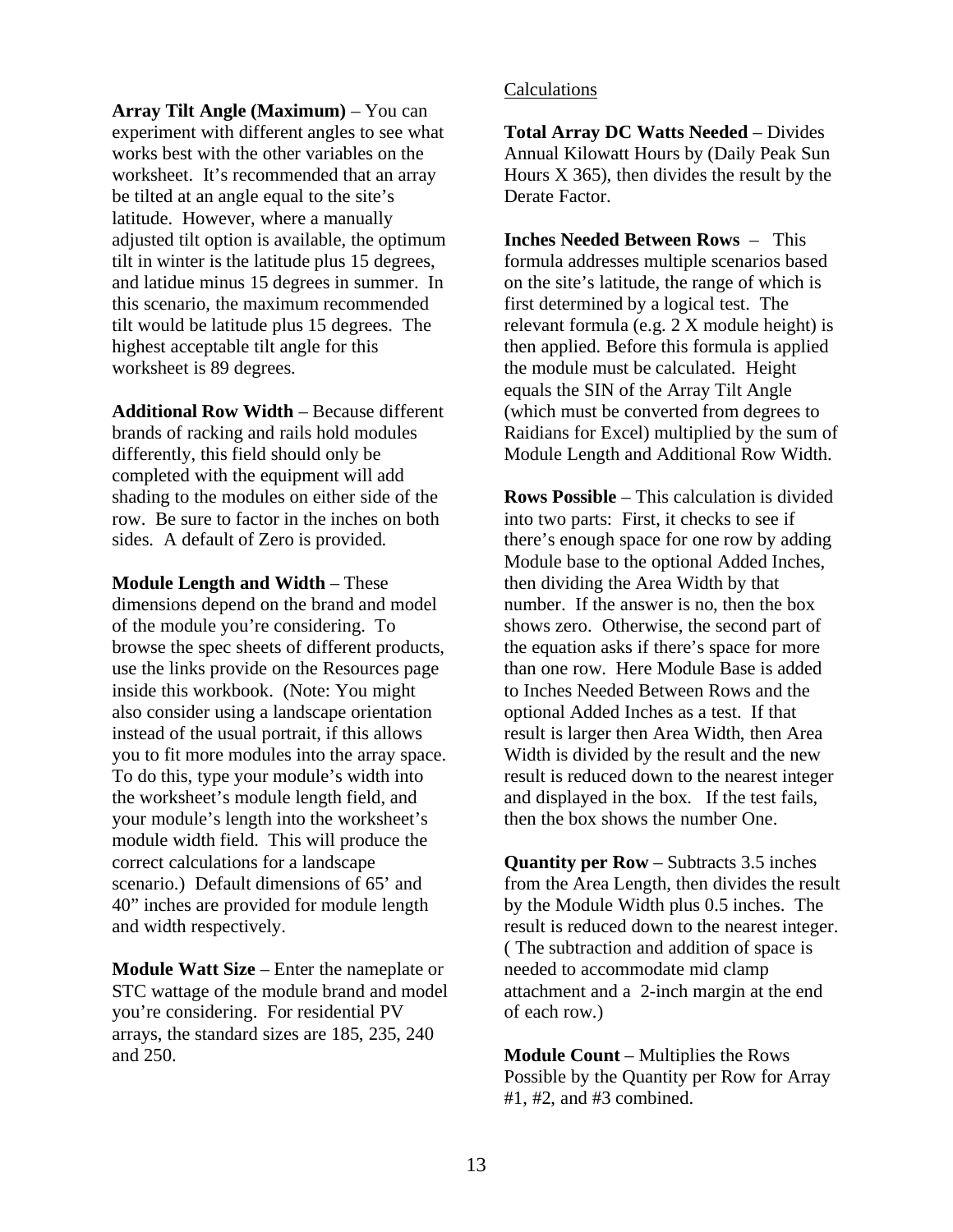

**Module Base** – Uses the Pythagorean Theorem to calculate the amount of roof or ground space taken up by modules that are tilted upward, thus reducing their footprint. This value is needed in order to determine the number of row that will fit in an array space. The formula for finding the Module Base dimension is SQRT(Module Length^2- ((SIN(RADIANS(Tilt Angle))\* Module Length $(2)$ ).

**Modules Needed** – Multiplies Module Count by Module Watt Size.

**Is there enough space?** – Compares the values in Module Count and Modules Needed. If the number of modules needed is higher than the count (i.e. the quantity that will fit in the available array space(s), then the box will read "No". Otherwise the box will read "Yes". A Yes answer is required for an array configuration that will generate the needed power, so you may need to change the

# Extra Pages

This workbook includes the following documents that can be accessed by clicking on their file tabs at the bottom of the page:

**Resources** – Includes links to product pages (in order to research module and racking specs), and other array sizing tools.

# **6. Cost/Payback/Profit Analysis**

*Note: Please refer to the form help on the Resources tab of the workbook when completing this form. No detailed instructions are included here.* 

# Extra Pages

This workbook includes the following documents that can be accessed by clicking on their file tabs at the bottom of the page:

**Utility Bill Audit Worksheet Itemized Budget Resources and Help** – Detailed information is provided here, along with online links.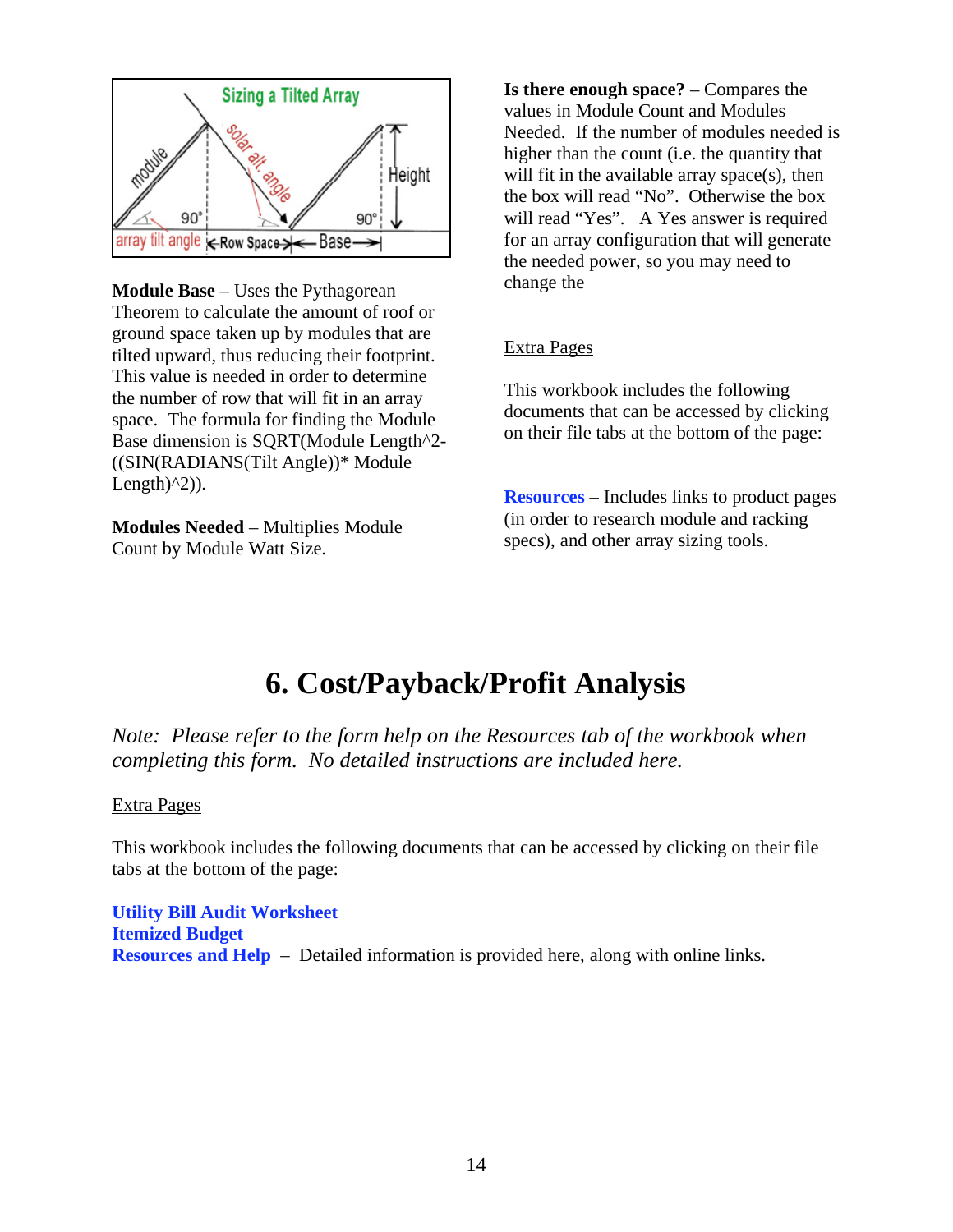# **7. MODULES & CENTRAL INVERTER (INCLUDES STRING SIZING)**

### Purpose of this Worksheet

After sizing an array space and determining the number of modules that will fit, it's time to choose and configure the main components that will comprise the PV system. This worksheet allows you to match an inverter and with a specific module model, then determine the length and number of series strings.

#### Limitations

Designed for a home photovoltaic system using one central, 240-volt grid-tied inverter with no battery backup. You cannot use this form with microinverters or multiple inverters. The size of the system must be under 10k (10,000 watts). The maximum number of module series strings is four. Battery banks, hybrid systems (i.e. incoporatingh a generator, wind turbine or other energy sources), standalone inverters and bi-modal inverters require a different set of calculations and are not considered here.

# Data Requested

**Maximum Module Count (fitting in array space)** - Enter either the maximum number of modules that will fit in the array space. This data was determined in the Array Sizing or Tilted Array worksheet.

**Array Size in Watts**– This number may be taken from the Array Sizing or Tilted Array Sizing worksheets, and is the value BEFORE the derating factor is multiplied (to make it a smaller number). The derate factor is not used in any calculations on the Modules and Inverter Sizing worksheet. Alternatively, you can try different array sizes in this field to check different array and inverter combinations.

**Local Temperatures (High/Low)** Use the adjacent Solar ABC's link to find the record temps for the site location. In PV sizing, the number most often used for the high temp is known as the "2% ASHRAE design temperature". The temperatures will be used to calculate the highest and lowest possible voltages in the PV output circuit. .Be sure to use Celsius for all temps and include the negative symbol if it's listed.

*Module Specs* – The following data fields pertain to a specific module that's being considered in a PV array. To complete the fields, you'll need to download the product literature and/or spec sheet. This material is typically available on the websites of online suppliers and module manufacturers:

**Module Brand** – For example, Sanyo or Sharp.

**Model #** – Usually a combination of letters and numbers.

**STC** – Standard Test Conditions. This is the factory tested operating wattage of the module. It's also referred to as the "nameplate" wattage.

**Operating Current (Ipm)** – Amperage under which the module usually operates.

**Short-Circuit Current (Isc)** – This value is used for calculations that compae the sum of currents in parallel to the maximum current in the inverter can handle.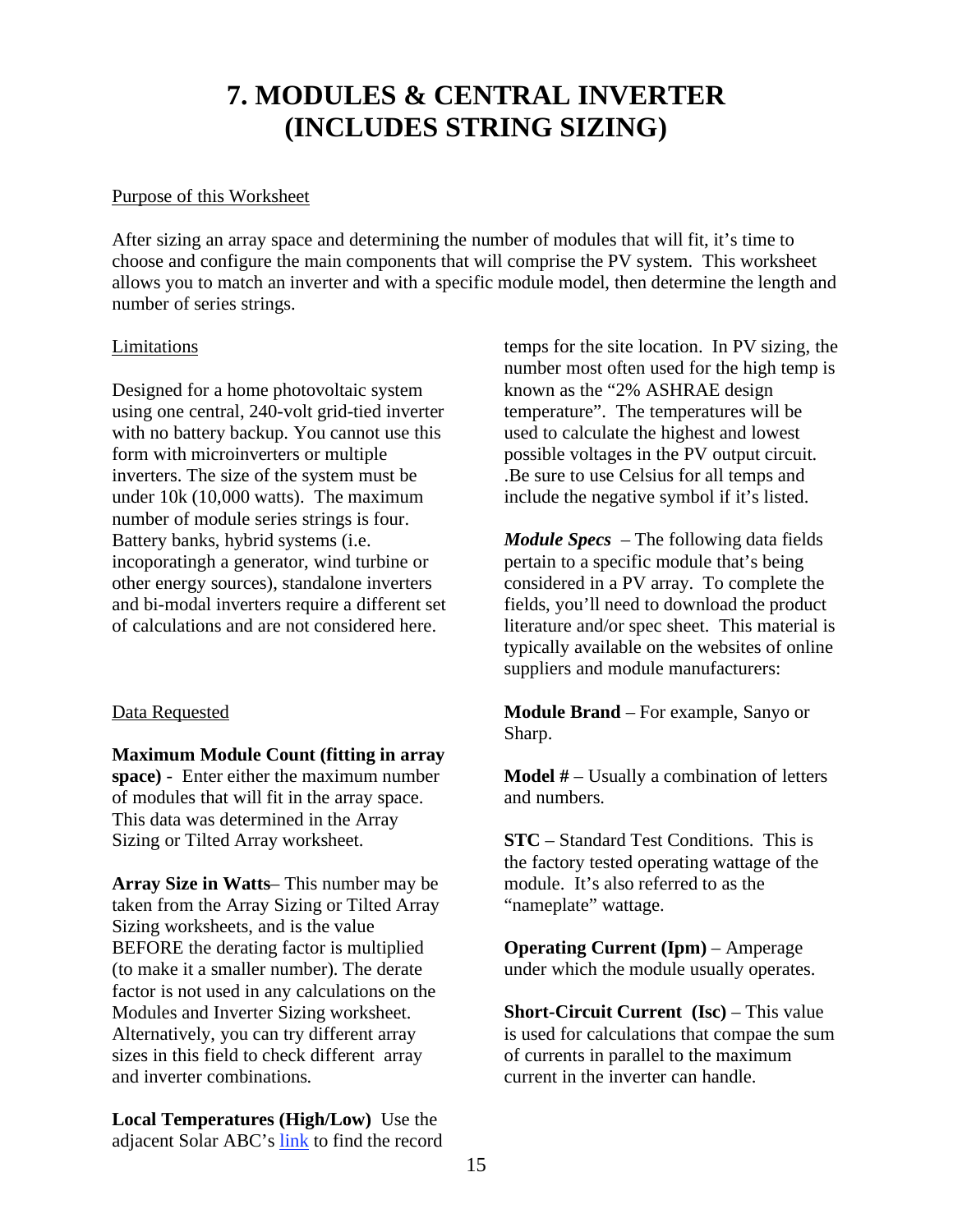**Negative Power Tolerance** – This

multiplier is used to provide a lower limit on the operating (STC) wattage, based on the factory-measured performance of solar cells used in the construction of the module. The manufacturer guarantees the power will not be lower than this amount. (When possible, choose a module that has a very low or no negative power tolerance.) Use a decimal (e.g. .05) to enter this value. DO NOT use the negative symbol.

**Power Max Voltage (Vpm)** – This is the voltage that an inverter's MPPT circuit will try to maintain in the module whenever the system is operating.

**Open-Circuit Voltage (Voc)** – This voltage is used for calculations concerning the maximum possible voltage in a PV circuit.

**Voltage Temperature Coefficient (Voc)** – A coefficient is a multiplier. This one is used in conjunction with Voc to calculate the maximum possible voltage in a PV circuit. Be sure to include negative symbol in the data field.

#### **Power Temperature Coefficient (Pmax)** –

This coefficient is used in conjunction with the Power Max Voltage to calculate the lowest possible temperature in a PV output circuit. You would normally use the Voltage Maximum Power (Vmp) Coefficient, but the latter spec is often not listed on a module spec sheet. If it is, you can use it instead of the Pmax Coefficient. Be sure to include negative symbol in the data field.

#### **Module Operating Temperature Range**

**(Low/High)** – These range temps should be located in the miscellaneous section of a module spec sheet. Be sure to use Celsius for all temps and include the negative symbol if it's listed.

*Inverter Specs* – The following data fields pertain to a specific inverter that's being

considered in a PV array. To complete the fields, you'll need to download the product literature and/or spec sheet. This material is typically available on the websites of online suppliers and inverter manufacturers:

**Inverter Brand** – For example, SMA or Fronius.

**Model #** – Different manufacturers use different naming conventions. The field allows you to type in long name, but it may not show the entire name in the box.

**AC Watts** – This the wattage that the inverter sends to the main panel, which is not always the same as the PV watts it receives from the array.

#### **Input Voltage Max/Min OR Range**

**Low/High** – If you find a "Startup Voltage" spec, use that as the low, and if there's a "Max DC Voltage" listed, use that as the high. Otherwise, use the figures provided in the low/high range.

**Maximum Array DC Current** – This refers to input current listed in the inverter specs.

#### **Operating Temperature Range**

**(Low/High)** - These range temps should be located in the miscellaneous section of a inverter spec sheet. Be sure to use Celsius for all temps and include the negative symbol for a low temp if needed.

**Maximum DC Watts** – This spec may be given as part of a range that applies to the input watts from the array. Use the higher figure in that case.

**Efficiency Rating** – The default is 95. This is the percentage of watts that will be delivered to the main service panel and/or net meter. Most inverters operate at around 95% efficiency. The other 5% is used to power the inverter itself, or otherwise gets dissipated as heat.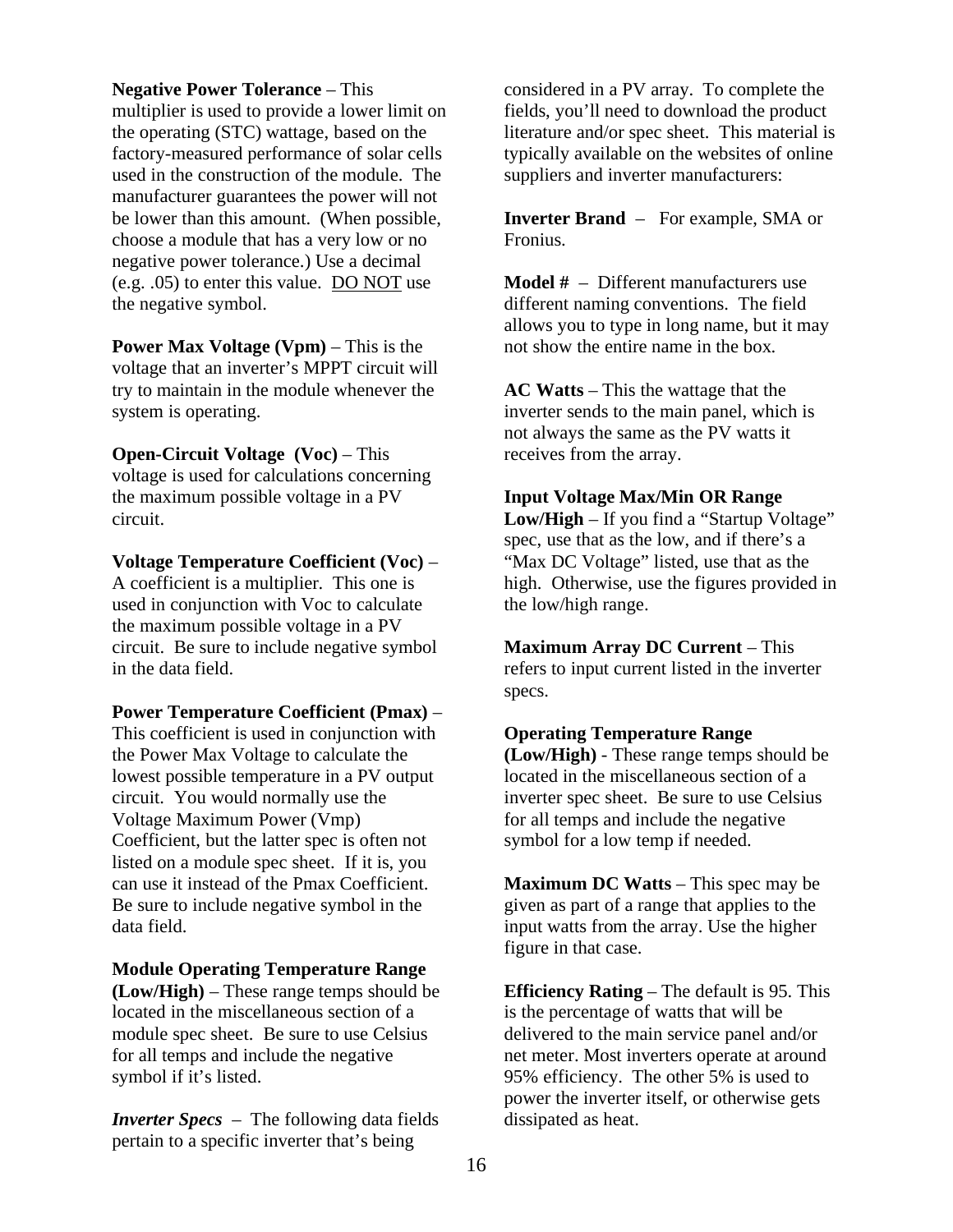**- - - - - - - - - - - - - - - - - - - - - If inverter efficiency was included in your derate factor calculations back in the array sizing step, you should either enter "100" on this form for the Efficiency Rating, or go back and adjust the value for the derate factor on your Array Sizing Worksheet. In the latter case, the value for Array Watts Needed on the current worksheet should change as a result.** 

**- - - - - - - - - - - - - - - - - - - - -** 

**Start up Voltage Adder** – The default is 0. Start Up Voltage is the voltage necessary to start the inverter in the morning (or early afternoon) when the sun starts shining on the array, or if the inverter has shut off due to a power outage or other reason. If there isn't a spec for StartUp Voltage, and you think it might be higher then the low range voltage, then you can add a cushion in this data box.

#### Calculations

**Module Count Needed for Model Chosen**

– Divides Array DC Watts Needed by STC/DC Watts (for the module brand selected) and rounds up to the next integer. Then compares the value with the one in Maximum Module Count (fitting in the array space) to make sure it's not larger than that amount. If it is, an error message is returned, "Try a larger module". Otherwise, the integer calculated appears in the box.

**PV Array Size (DC Watts)** – Multiplies the module STC by the Module Count.

#### **Module Temperature Range Check** –

Check high/low range against local record temperatures

#### **Module Hot Dav Voltage (Vmin)** –

Multiplies the Power Max Temp Coefficient by the difference of temperature between 25 degrees Celsius and the Local High Temp, then divides the result by 100 (to get a

percentage), then multiplies this result by the Power Max Voltage (Vpm).

#### **Module Cold Day Voltage (Vmax)** –

Multiplies the Voltage Temp Coefficient by the subtraction of 25 degrees Celsius from the Local Low Temp, then divides the result by 100 (to get a percentage), then multiplies this result by the Open-Circuit Voltage (Vpm).

**Inverter Temperature Range Check** – Checks high/low range against local record temperatures.

**Minimum String Size** – Adds a cushion of +50 volts to the Low Input Voltage, then divides that by Module Hot Day Volts (Vmin). The result, if not a whole number, is raised to the next nearest integer. (The cushion is added to take into account the Start-up Voltage, which is higher than the Low Input Voltage. Depending on the model, a higher or lower cushion may be advisable, so be sure to verify your choice with the manufacturer's sizing specs or configuration tool (if there is one).

**Maximum String Size** – Divides High Input Voltage over Module Cold Day Volts (Vmax). The result, if not a whole number, is reduced to the next lowest integer.

**# of Strings Maximum** – Divides the inverter's Max PV Current by the Module Short-Circuit Current (Isc). The result, if not a whole number, is reduced to the next lowest integer.

**# of Strings Minimum** – Divides the Module Count by the Maximum String Size. The result, if not a whole number, is raised to the next highest integer. However, if this number is higher than the Maximum # of Strings, the field will read "out of range".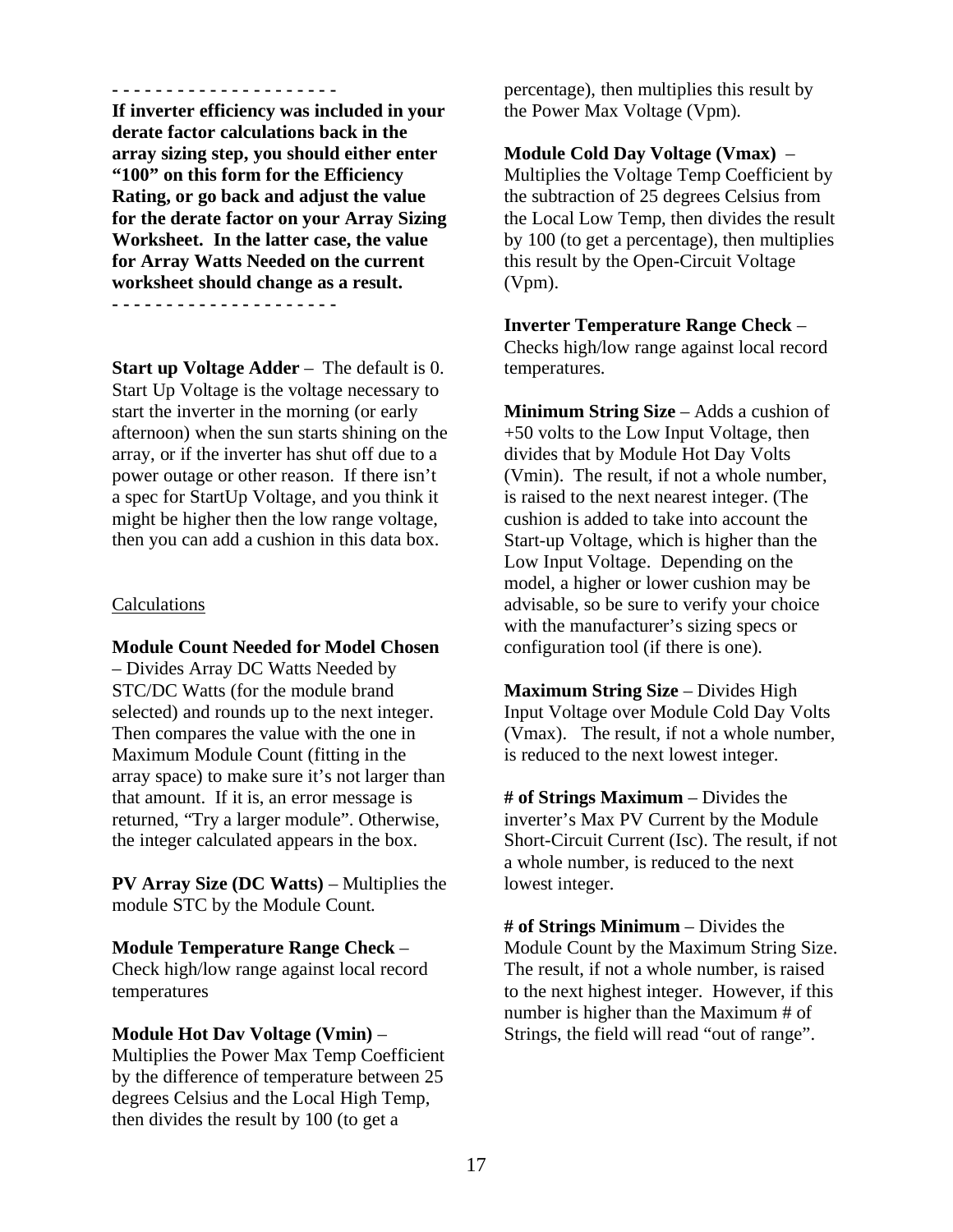**Inverter vs. Array Watts** – First checks to see that the PV Array Watts (yellow box) don't exceed Maximum DC Watts. If the Max. DC Watts box is empty, a second calculation is made comparing the inverter's AC watt rating to PV Array Watts. Here, a margin of acceptable difference is allowed: PV Array Watts may be up to 15% higher than AC watts, and up to 35% lower. If these tests fail, an error message appears, "out of range". Otherwise, the box will read "OK".

**NOTE; When matching an inverter to an array, always take the extra step of using the inverter manufacturer's sizing tool to verify the results. TheSolarPlanner.com Modules, Inverter and String Sizing Worksheet is designed to supplement these tools, not replace them. Click the Resources tab on the worksheet to access manufacturer sizing tool links.** 

#### Extra Pages

**Resources** – Includes links to product pages (in order to research module and inverter specs), online inverter sizing tools and tutorials. There is also a Celsius/Fahrenheit Temperature Conversion Table.

# **8. WIRE SIZING WORKSHEET**

#### Purpose of this Worksheet

After selecting your modules, inverter and array string sizes, and measuring wire distances between your array and the home's main service panel, you'll have the information you need to size your circuit breakers and wire. This form crunches the data using rules laid out by the NEC, therefore providing the numbers and specs needed when preparing a building permit application. After the data entry and calculations are complete, a printable report is also generated. You can use the report to order wire and as an installation guide.

#### Limitations

This worksheet is limited to home grid-tied PV systems under 10k that use one central inverter (either with or without a transformer), and standard DC photovoltaic modules. The form cannot be used if the circuit includes microinverters. string inverters or battery backup. A maximum of six array strings can be configured. The available wire gauge range is AWG 2 TO 12, and only 90-degree rated wire may be used. It is assumes that electricity on the array side of the inverter is DC high voltage (up to 600 volts), and AC split-phase 240 volts (120VAC through two hot wires) between the inverter and main service panel.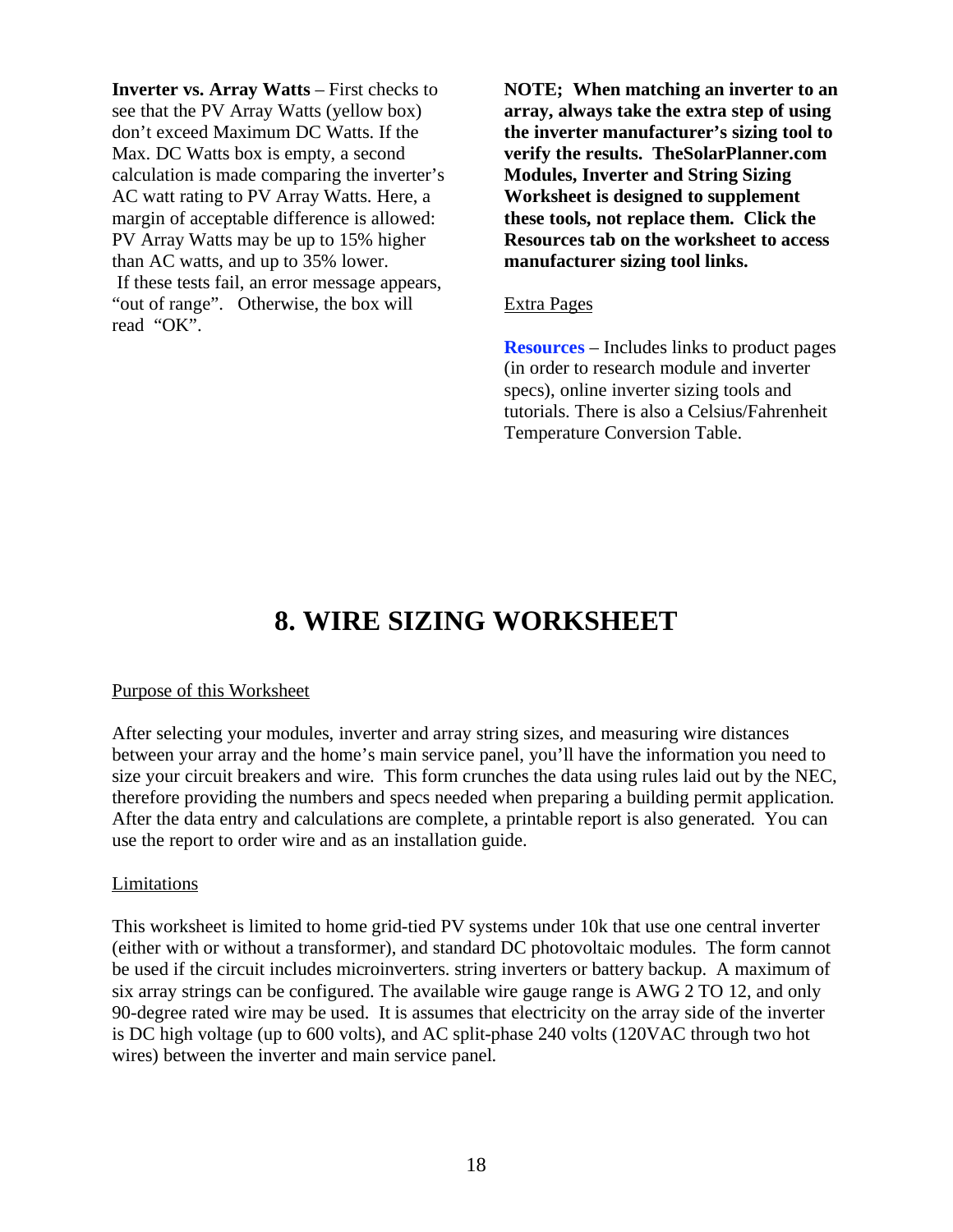#### Data Requested

#### *Step 1: Size the source circuit conductors and ground wire.*

**Max. High Temperature** This is for your local geographical area and must be entered as a Celsius value only. You can click on the Solar ABC's link to retrieve this number online. Most PV designers use what's called the 2% avg. high temp, developed by the professional trade association ASHRAE.

# **Module Brand and Model #** and **Inverter**

**Model** This info comes from the manufacturers.

# **Module Isc** Short-circuit current. **Module Ipm** Operating current

*Note: You'll find these values and other relevant data on the module's spec sheet, If you click on the Resources tab of this workbook, several links are provided to help you search.* 

# **Check box if system is positive grounded**

Most circuits are negative grounded, which means the negative wire running from the array is the grounded conductor. However, on occasion a positive grounded circuit and inverter are used instead. If the box is checked, this simply triggers a note on the Report and does not affect any calculations.

# *Step 2: Size the PV Output and Inverter Input circuit conductors and ground wire (EGC).*

**Check here if using a combiner box** Most small PV systems of 3 strings or less don't use a combiner box. Where there are lots of separate strings, and therefore parallel wire combinations of positive and negative, a combiner box is used to reduce all the positives to one beefier wire, and all the negatives to one beefier wire.

**Number of Array Strings** This is the number of module groups connected in series, for instance 2 strings of 10 modules, or 3 strings of 7 modules. String size is selected to achieve a specific voltage in the PV output circuit and usually divides equally into the number of strings. For example, a count of 20 modules divides equally into two strings but not three.

**Inches between conduit & roof** Conduit run across a roof should never sit directly on it. That's because it gets too hot. A typical range is 3 to 6 inches.

**Check here if no conduit on roof** In most residential systems, the wire leaving a roofbased junction or combiner box must travel through conduit.

**Enter Wire Type** In most cases, the type used is THWN-2, which is water resistant and rated at 90 degrees Celsius. (For more on selecting wire, read this intro

**Project Name Optional field. Use the** homeowner's name, address or other unique identifier.

# *Step 3: Size the Inverter Output conductors and ground wire (EGC).*

**Inverter AC Output - Imax** This is the operating current, sometimes listed as **Imp**. You'll find this value on the inverter spec sheet. *Note: An output current higher than 16 amps usually means that the circuit breaker at the main panel must be at least 30 amps. Panel bus bars rated at 100-125 amps cannot accommodate more than a 20 amp breaker without modification. It's important to check with an electrician or solar company about this before choosing an inverter.*

**Check box if inverter will be outdoors** The location of the inverter determines what ambient temperature to use. Temperature affects ampacity of the wires and must be factored into any gauge calculation.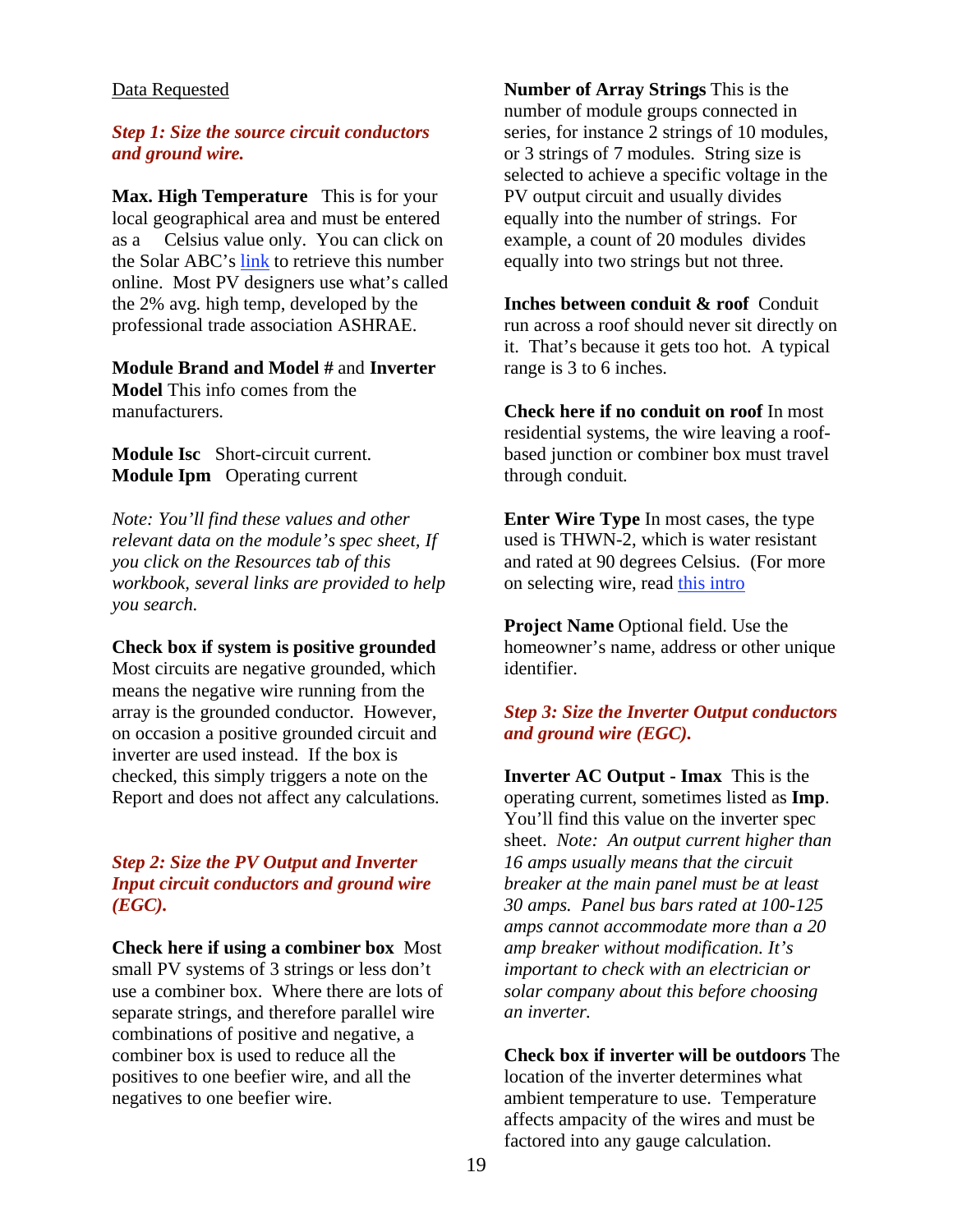#### **If indoors, estimate highest temp in**

**Celsius** (Default  $=$  35.) This temp must be estimated, based on the location (e.g. unairconditioned garage) and the summer high temp.

**Check here if using a transformerless inverter** In this scenario, the usual grounded conductor is not grounded. delivering slightly greater power output than a traditional inverter. Consequently, the ground wire/ECG must have double the ampacity as the positive and negative, per the National Electric Code. When you check the box, a note is triggered in Step 7 (Sizing the Ground Wire) and on the Report.

**Enter Wire Type** In most cases, the type used is THWN-2, which is water resistant and rated at 90 degrees Celsius. (For more on selecting wire, read this intro from Civic Solar.)

# *Step 4: Determine how many feet you need for each wire type.*

**Distance of home run from array far end to junction/combiner box** A "home run" is a length of wire that connects the far end of each array string of modules with the junction or combiner box This distance (in feet) applies to Strings 1-4. You don't need to multiply the length by the quantity of strings.

**Distance of near-end run to box** If a module cable is attached directly to the junction or combiner box, you can skip or enter zero in this data field. However, if the distance between the first module and the box is longer than the length of the module lead, you'll need to add a wire extension. If that's the case, enter it here.

**String 1.2.3.4** The worksheet can accommodate input wire lengths for up to four sets of wire (positive and negative) running from the array to the junction or combiner box.

# **Check box if home run is positive wire**

It's up to the designer whether the positive wire or negative wire will exit the far side of the box. Because it's on the far side and has a longer run than the other wire, this is known as a "home run".

#### **Length for Ground Wire (EGC) Source**

**Circuit** This length depends on whether you plan to use jumper clips to ground the array, or run a traditional ground wire along each row of modules. If clips are used, the EGC must simply connect one row to the next, then run to the junction box.

#### **Check box if home run is positive wire** –

This field affects how the wire lengths are tallied in the calculations. If the box is checked, the home run length is tallied in the PV Output Circuit Positive Wire field, and the near-end run is tallied in the Negative Wire field. If the box isn't check, the home run is tallied in the Negative Wire field and the near-end run in the Positive Wire field.

# **Distance (feet) between junction box/combiner and the inverter** (**PV Output Circuit)** This distance applies to the

gap between the two electrical components. You must first determine the wire's physical path through conduit, then measure the length from point to point along the way. Do not enter a roundtrip distance.

**Distance of EGC if different from conductors** (**PV Output Circuit)** Skip this field If the ground wire will travel the same route as the conductors.

# **Wire distance between inverter and main service panel (Inverter Output Circuit)** This distance applies to the gap between the two devices mentioned. You must first

determine the wire's physical path through conduit, then measure the length from point to point along the way. Enter the sum of distances. No roundtrip!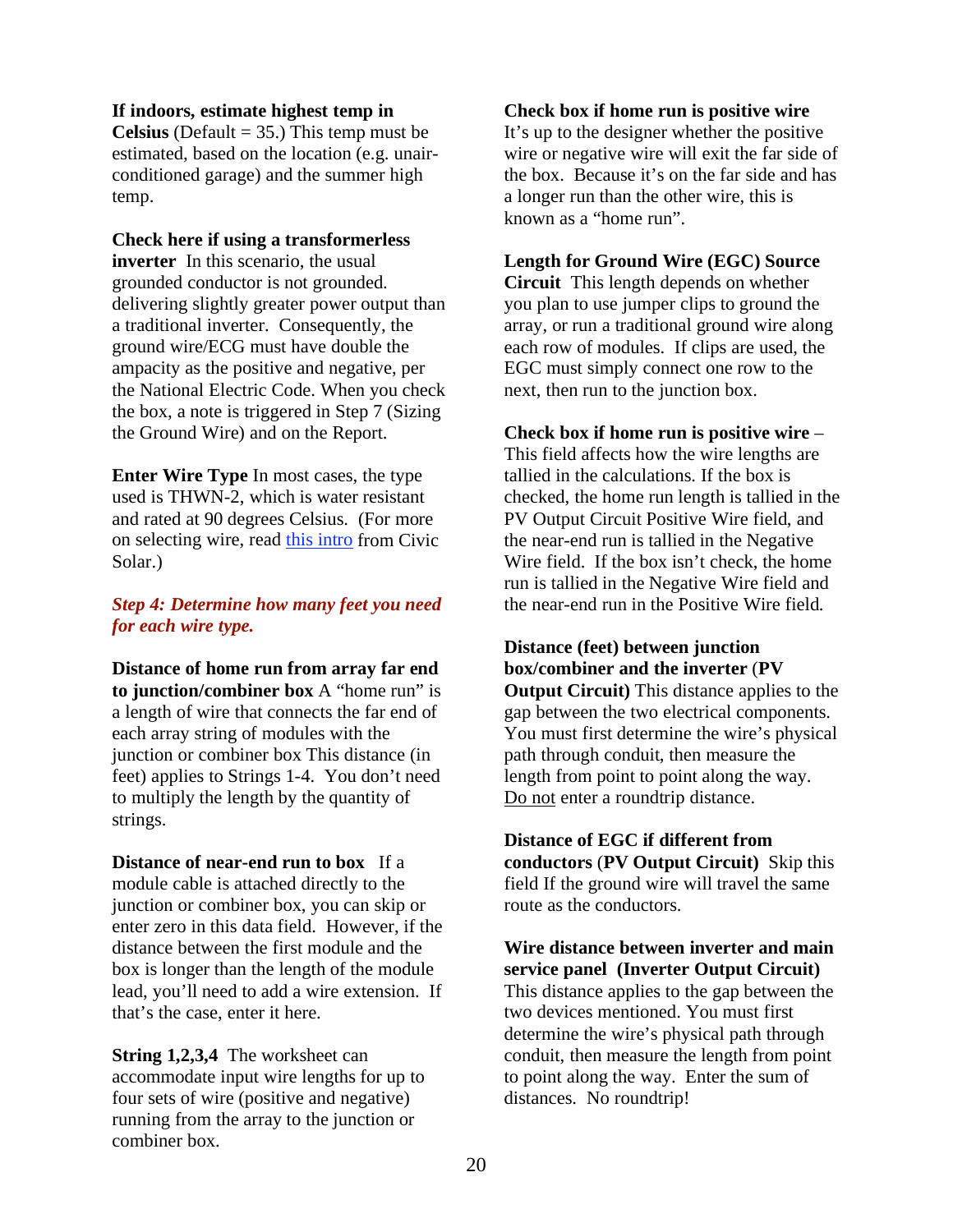**Distance of inverter EGC if different (Inverter Output Circuit)** Skip this field If the ground wire will travel the same route as the conductors.

### **Step 5: Perform voltage drop calculations.**

**Module Operating Volts - Vpm** This is the operating or power max voltage listed on the module spec sheet.

**Module Cable Length** (in inches) This length is listed on the module spec sheet and is included in wire distance calculations.

**Module Count** Enter the number modules in the PV array(s).

**Check box to use the next beefier wire gauge for this circuit**. You have the option of adding one gauge to the wire calculation of each circuit (array, PV output and Inverter output). Generally, if the voltage drop calculation returns a number much larger than 3%, you should go with the next gauge.

*Note: You'll be able to adjust wire gauges again in the next step.* 

# *Steps 6: Compare wire gauge ampacities to any overcurrent device ratings.*

Enter O.C. Rating (if any) O.C. stands for overcurrent and this column asks if you want to use a fuse or breaker (i.e. an overcurrent device0 in the circuit. If you have more than two array strings, an O.C. device is required in the Source Circuit. The Inverter Output Circuit will always require a circuit breaker at the Main Service Panel, so the last box must be filled in. Overcurrent protection is optional for the PV Output Circuit.

To pick an O.C. rating (which is its size in amps), you can click the Resources tab and review the information and links provided. Generally, fuses are used in the Source and PV Output circuits due to the high voltages. In the Inverter Output Circuit, a two-pole backfed breaker is required at the Main Service Panel. The sizing for this type of breaker is more limited ( e.g. 20-30-40 amps) than other types of O.C. devices.

*Note: This worksheet only allows data input for one O.C. device per circuit.* 

#### *Conductor Gauges:*

In this section you're asked to furnish the final minimum conductor gauges for each of three circuits in the PV system. These numbers will be used in the Wire Sizing Report. The values you choose should be based both on the data in the third column in the table of this section, called "Conductor Gauge", as well as on info provided in the fourth column, "Is the derated wire ampacity equal or greater than the O.C. Rating?" If an O.C. device is not used in the circuit, or the fourth column box for this circuit reads "Yes", you can simply retype the gauge size" listed in the table. Otherwise, refer to the instructions furnished on the form and printed in red. If you are unsure about available O.C. device sizes, click on the Resources tab for help.

# *Step 7: Choose a Ground Wire and Gauge for Each Circuit.*

**Minimum EGC Gauge** This refers to the equipment grounding conductor (aka ground wire) in each of the three circuits. Depending on the type of inverter chosen for the PV system, and whether or not overcurrent protection is used in the circuit, the result you enter into each box will be determined by one of three formulas:

1. A normal inverter and no O.C. device in the circuit. If this is the case, use the same gauge wire you picked in Step 6 for the circuit conductors.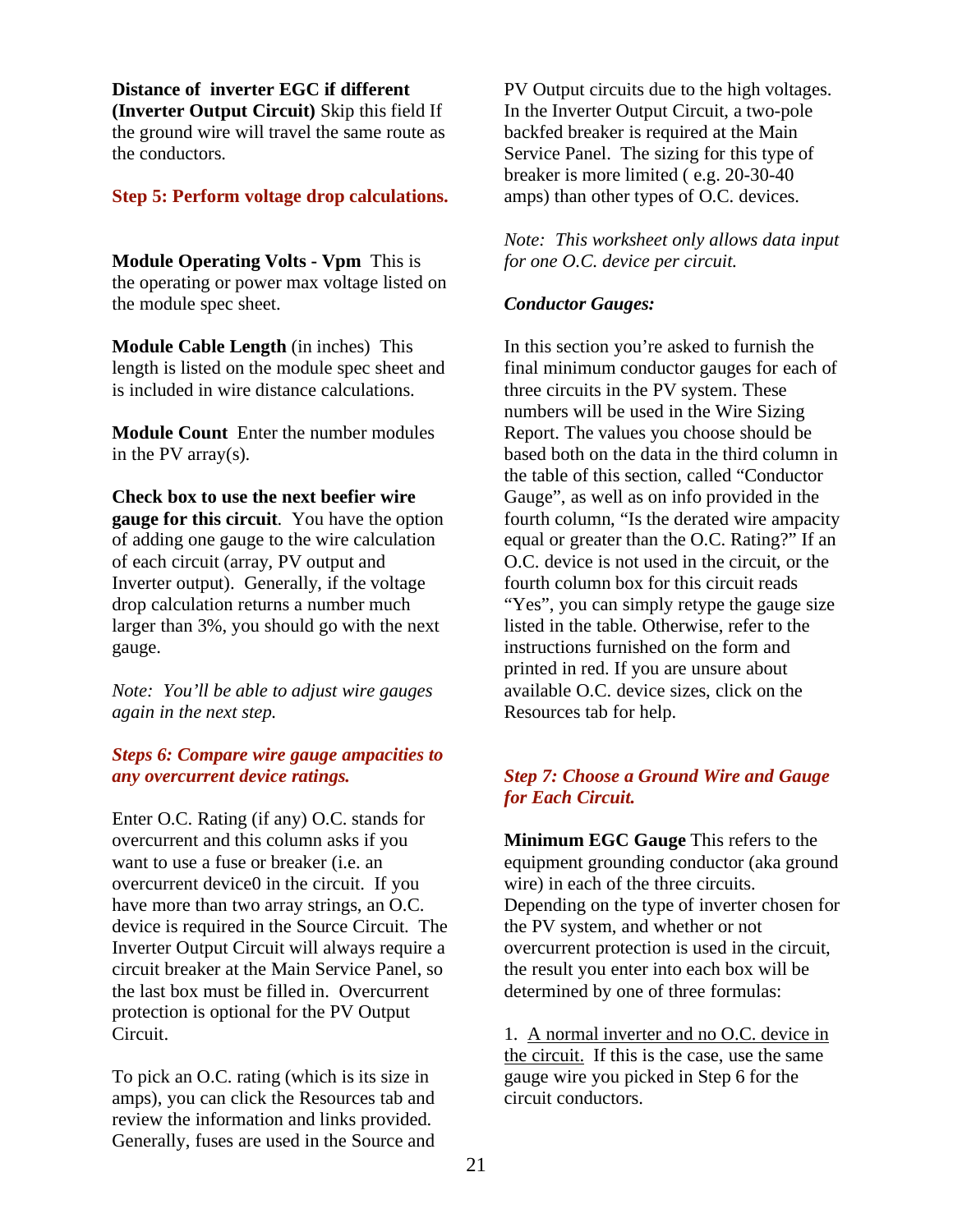2. A normal inverter and an O.C. device is used. Here, you'll check the O.C. device rating in Step 6 and look it up in Table 250.122 (which is shaded green, to the right of the fill-in boxes). For example, if you're using a 20 amp O.C. device, the correct gauge for the EGC is 12.

3. A transformerless inverter is used. Under this scenario, the NEC stipulates that the EGC in each circuit must be rated for twice the ampacity of the circuit, regardless of overcurrent protection. So you will look in Step 6 under the column "Overcurrent Ampacity Calculation" and multiply the value listed by two. Next, you will need to check the NEC wire ampacity tables, which can be found by clicking on the file tab "NEC Tables." Find the table for "free air" conductors if you're working on the Source circuit. For the PV Output and Inverter Output circuits, use the table for conductors in conduit. Pick the gauge whose ampacity is nearest to the result you calculated. For example, if the PV output circuit's O.C. ampacity is 25.10 A, multiplying by two produces the result 50.20. Looking that up in the ampacity table for THWN-2 conductors in conduit, the nearest acceptable gauge is AWG 8.

**Wire Type** This field is included because EGC for the source circuit is often not the same wire used for the conductors. It's common (and often recommended) to use Bare Copper – AWG 6, which is thick enough to be exposed on a roof without breaking. In a home PV installation, Gauge 6 choice should also suffice for all three scenarios laid out above. For the PV Output and Inverter Output circuits, the wire type selected for the conductors in Steps 2 and 3 is automatically transferred into the data boxes.

*Wire Sizing Calculations start on next page…*



**Susan Bilo/NREL** 



**AstroPower/NREL**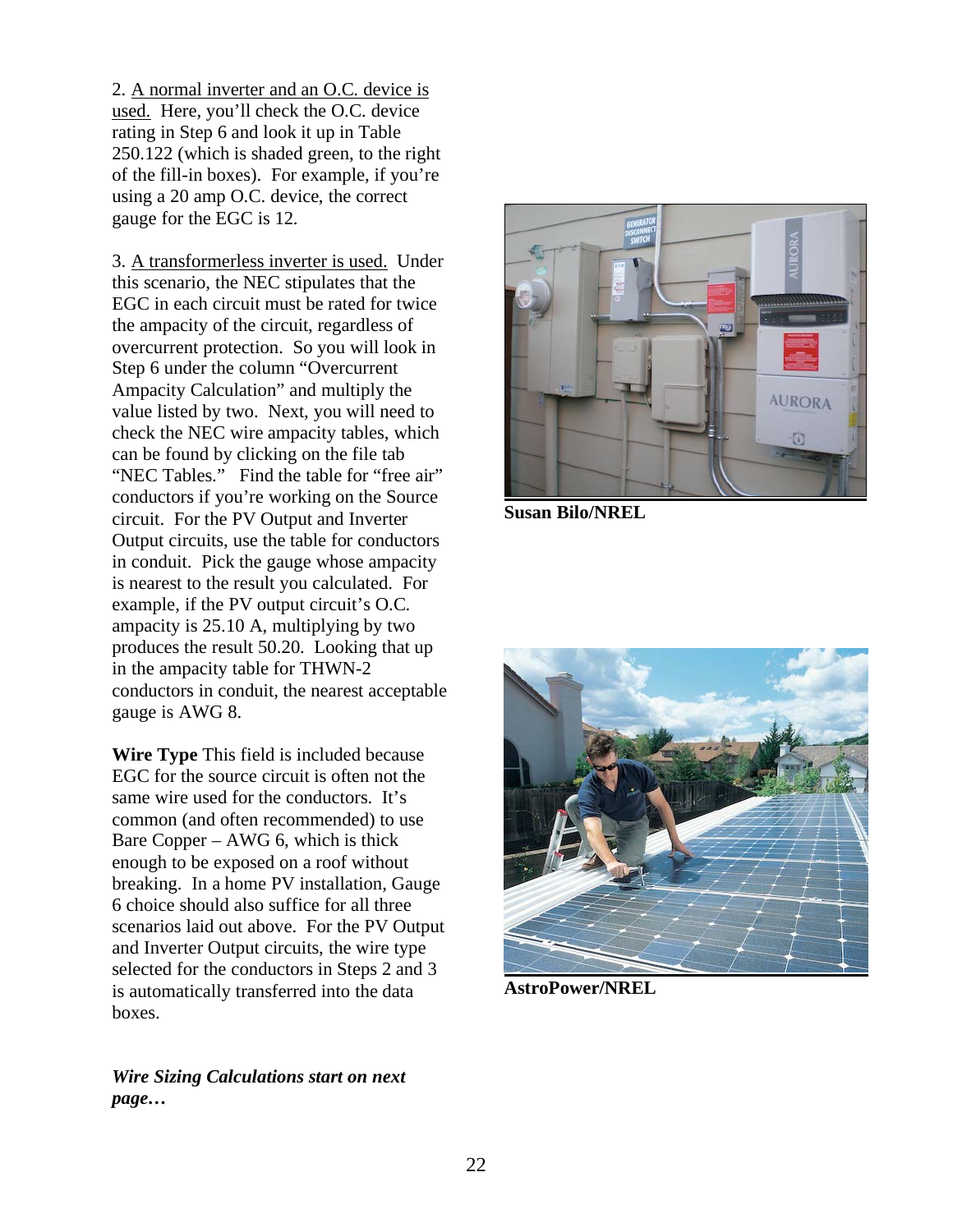# **Calculations for Wire Sizing**

# *Step 1: Size the source circuit conductors and ground wire.*

### **Temperature Correction Factor**

Compares the Max High Temp to the ranges laid out in NEC Table 310.15 (B)(2) "Ambient Temperature Correction Factor" and returns the corresponding result.

**Ampacity Calculation** Multiplies the Module Isc by 1.56 and divides the result by the Temp Correction Factor.

#### **Minimum Wire Gauge for Conductors**

Compares the Ampacity Calculation value to the ranges laid out in NEC Table 310.15 (B)(17) (formerly Table 310.17) "Maximum Conductor Ampacities in Free Air" and returns the corresponding result. Note: The minimum gauge for this formula is 12, the maximum is 3.

# *Step 2: Size the PV Output and Inverter Input circuit conductors and ground wire (EGC).*

**Circuit Isc** Checks to see if the cell indicating a "combiner box" is checked. If it is, then Module ISC is multiplied by Number of Array Strings. If the box isn't checked, the cell will show the Module Isc value from Step 1.

**Conductors Exiting Box** If Combiner box check box is left empty, divides the value entered in Array Strings by 2. (If no value is entered, a value of "4" is returned.) If Combiner Box is checked, returns a value of "2" regardless of the value in Array Strings.

**Conduit Adjustment** If the amount in Conductors Exiting Box is under 4, the calculation returns a result of 100%, per NEC Table  $310.15$  (B)(3)(a). If the amount is between 4 and 6, 80%. If between 7 and

9, 70%. If between 10 and 21, 50%. If higher, the message "out of range" appears.

**Temperature Adder** If the box "Check here if no conduit on roof" is checked, the message "N/A" appears (i.e. non applicable). Otherwise, this calculation takes the percentage in the Conduit Adjustment cell and returns the corresponding adder from NEC Table 310.15 (B)(2)(C).

**Temp Correction Factor** If the Temperature Adder cell reads "N/A", then this cell simply repeats the value in Temperature Correction Factor (Step 1). Otherwise, the calculation adds the Max. High Temperature (Step 1) to Temperature Adder, then checks the sum in the ranges laid out in NEC Table 310.15 (B)(2). The cell returns the corresponding factor from the table.

**Ampacity Calculation** If the box "Check here if no conduit on roof" is checked, the formula for this cell is Isc \* 1.56 / Temperature Correction Factor / Conduit Adjustment. If the roof conduit box isn't checked, the formula is Isc \* 1.56 / Temperature Correction Factor.

#### **Minimum Wire Gauge for Conductors**

Compares the amount in Ampacity Calculation to the ranges laid out in NEC Table 310.15 (B)(16) (formerly Table 310.16) "Maximum Ampacities for conductors inside conduit". The corresponding gauge from this table will appear in the cell. Note: The minimum gauge for this formula is 12, the maximum is 3.

#### *Steps 3: Size Inverter Output Conductors*

**Indoor Temperature Correction**

Compares value in the Highest Indoor Temp box to the ranges laid out in NEC Table 310.15 (B)(2) - Ambient Temperature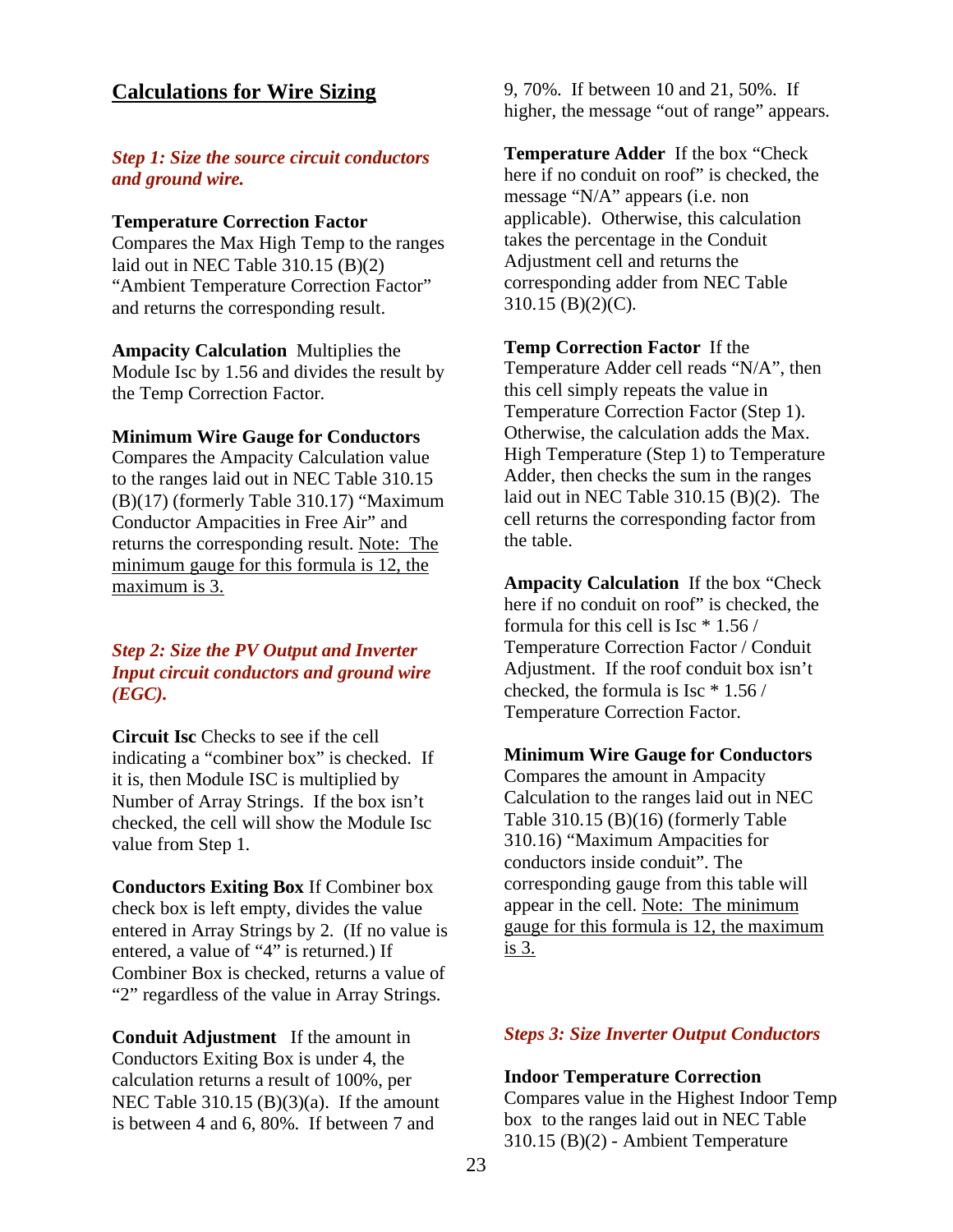Correction Factor, and returns the corresponding result. If no value is entered for Highest Indoor Temp, this cell returns a value of "1".

**Conduit Adjustment** If the box "Conduit will carry more than 3 conductors" is checked, this cell returns a value of 80%. Otherwise, it returns a value of 100%.

**Ampacity Calculation** If the box for "Inverter will be indoors" is checked, the formula for this cell is Imax \* 1.25 / Indoor Temp Correction / Conduit Adjustment. If the box is not checked, the formula is Imax \* 1.25 / Temp Correction Factor (from Step 1) / Conduit Adjustment..

#### **Minimum Wire Gauge for Conductors**

Compares the amount in Ampacity Calculation to the ranges laid out in NEC Table 310.15 (B)(16) (formerly Table 310.16) "Maximum Ampacities for conductors inside conduit". The corresponding gauge from this table will appear in the cell. Note: The minimum gauge for this formula is 12, the maximum is 2..

#### *Steps 4: Measure Wire Lengths*

#### *Wire Length Calculations*:

**Source Circuit – Positive**: If the box "Home Run is the positive wire" is checked, this cell returns the sum of values for Strings 1-4 entered on the Home Run line. If the box is not checked, it returns the sum of values for Strings 1-4 entered on the Near End Run line (if any).

**Source Circuit – Negative**: If the box "Home Run is the positive wire" is checked, this cell returns the sum of values for Strings 1-4 entered on the Near End Run line (if any). Otherwise, it returns the sum of values for Strings 1-4 entered on the Home Run line.

**Source Circuit – EGC**: Repeats value entered in "Length for Ground Wire/EGC" for this circuit.

**PV Output Circuit – Positive**: Multiplies the value entered for "Distance between the Junction/Combiner Box and Inverter" by Conductors Exiting the Box (Step 2), divided by two.

**PV Output Circuit – Negative**: Repeats the value of PV Output Circuit – Positive.

**PV Output Circuit – EGC**: If a value is entered in "Length for Ground Wire/EGC" for this circuit, this cell repeats it. However, if no value is entered, then this cell repeats the value of PV Output Circuit – Positive.

**Inverter Output Circuit – Hot**: Takes the value entered in "Wire distance between Inverter and Main Panel" and multiplies it by two. (Note: there are two hot wires running from the inverter, each carrying half of the component's 240 volts.)

#### **Inverter Output Circuit – Neutral**:

Repeats the value entered in "Wire distance between Inverter and Main Panel".

**Inverter Output Circuit – EGC**: If a value is entered in "Length for Ground Wire/EGC" for this circuit, this cell repeats it. However, if no value is entered, then this cell repeats the value of Inverter Output Circuit – Neutral.

# *Steps 5: Perform Voltage Drop Calculations*

**Array Strings** This value was entered in Step 2. (If a value wasn't entered, a default of "2" will appear in this cell.)

#### *Source Circuit Voltage Drop Variables:*

**Operating Current** This value was entered in Step 1.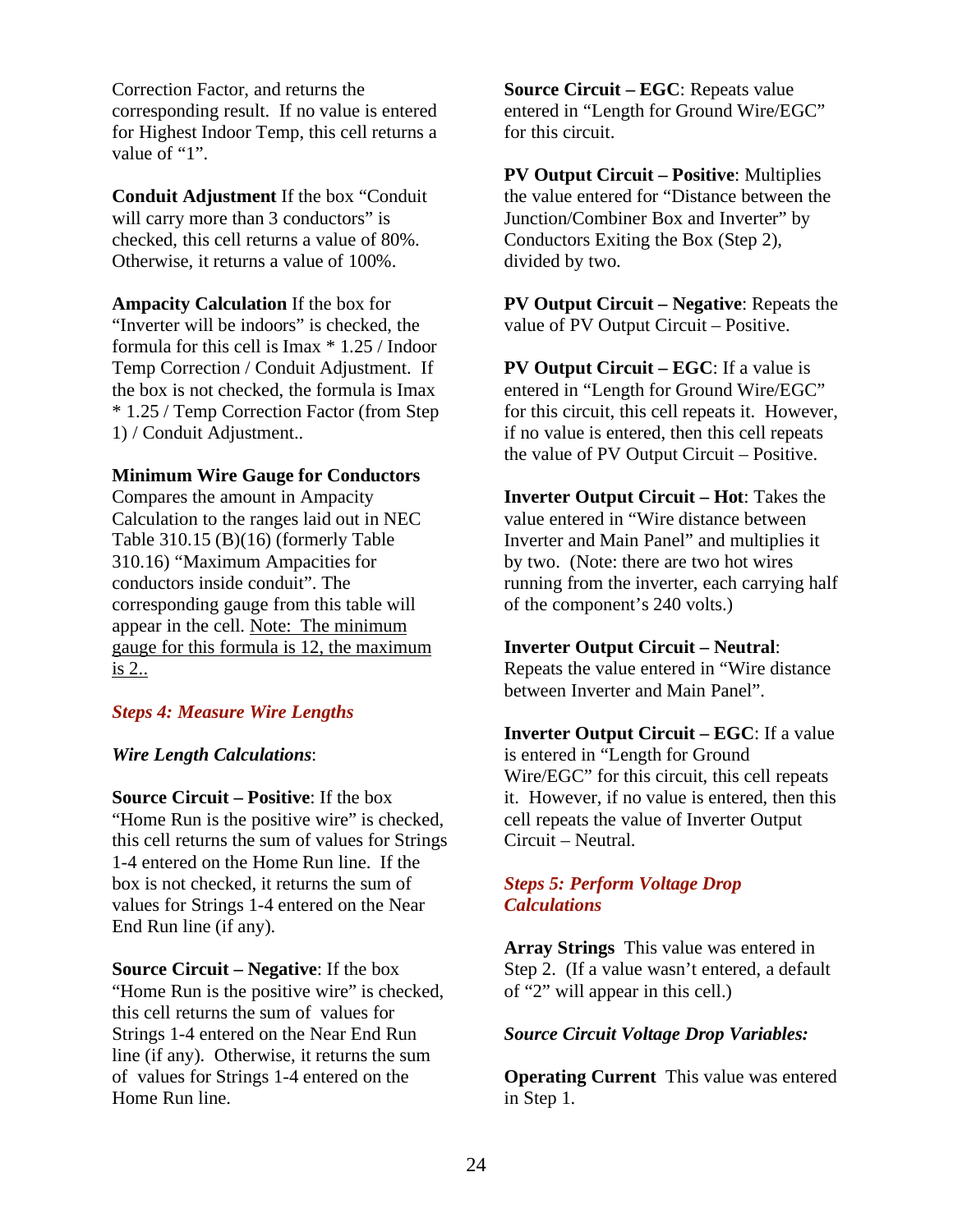**Wire Length** The formula for this cell adds the Source Circuit Positive and Negative wire lengths from Step 4 to the sum of the module cables --i.e. Module Count \* 2 \* (Module Cable length / 12). *Note: The division by 12 is needed to convert inches to feet* 

**Conductor Gauge** This value was calculated in Step 1.

**Ohms per Kilofoot** Looks up Conductor Gauge in NEC Chapter 9 - Table 8, and returns the corresponding value. *Note: The table's value for stranded wire (rather than solid) is used in all cases.* 

# *PV Output Circuit Voltage Drop Variables:*

**Operating Current** If Combiner Box? Reads "Yes", then the formula is Source Circuit Operating Current \* Array Strings. If Combiner Box? Reads "No", then the Source Circuit Operating Current is repeated here.

**Wire Length** The formula adds the PV Output Circuit Positive and Negative wire length values calculated in Step 4.

**Conductor Gauge** This value was calculated in Step 2.

**Ohms per Kilofoot** Looks up Conductor Gauge in NEC Chapter 9 - Table 8, and returns the corresponding value. *Note: The table's value for stranded wire (rather than solid) is used in all cases.*

# *Inverter Output Circuit Voltage Drop Variables:*

**AC Maximum Current** This cell repeats the Inverter AC Output Current – Imax value entered in Step 3.

**Wire Length** The formula adds the Inverter Output Positive and Negative wire length values calculated in Step 4.

**Conductor Gauge** This value was calculated in Step 3.

**Ohms per Kilofoot** Looks up Conductor Gauge in NEC Chapter 9 - Table 9, and returns the corresponding value. *Note: The table's value for stranded wire (rather than solid) is used in all cases.* 

# *Voltage Drop Calculations*

# *Source Circuit*

**Voltage Drop** The formula for this cell is the Operating Current \* (Length / 1000) \* Ohms per Kilofoot. The answer is expressed in volts.

**Circuit Volts** The formula is Module Operating Voltage Vmax \* (Module Count / Array Strings).

**Percentage** Divides Voltage Drop by Circuit Volts, then multiplies the result by 100.

# *PV Output Circuit*

**Voltage Drop** The formula for this cell is the Operating Current \* (Length / 1000) \* Ohms per Kilofoot. The answer is expressed in volts.

**Circuit Volts** Repeats the value from Source Circuit - Circuit Volts.

**Percentage** Divides Voltage Drop by Circuit Volts, then multiplies the result by 100.

# *Inverter Output Circuit*

**Voltage Drop** The formula for this cell is the Operating Current \* (Length / 1000) \* Ohms per Kilofoot. The answer is expressed in volts.

**Circuit Volts** A fixed amount of 120 volts.

**Percentage** Divides Voltage Drop by Circuit Volts, then multiplies the result by 100.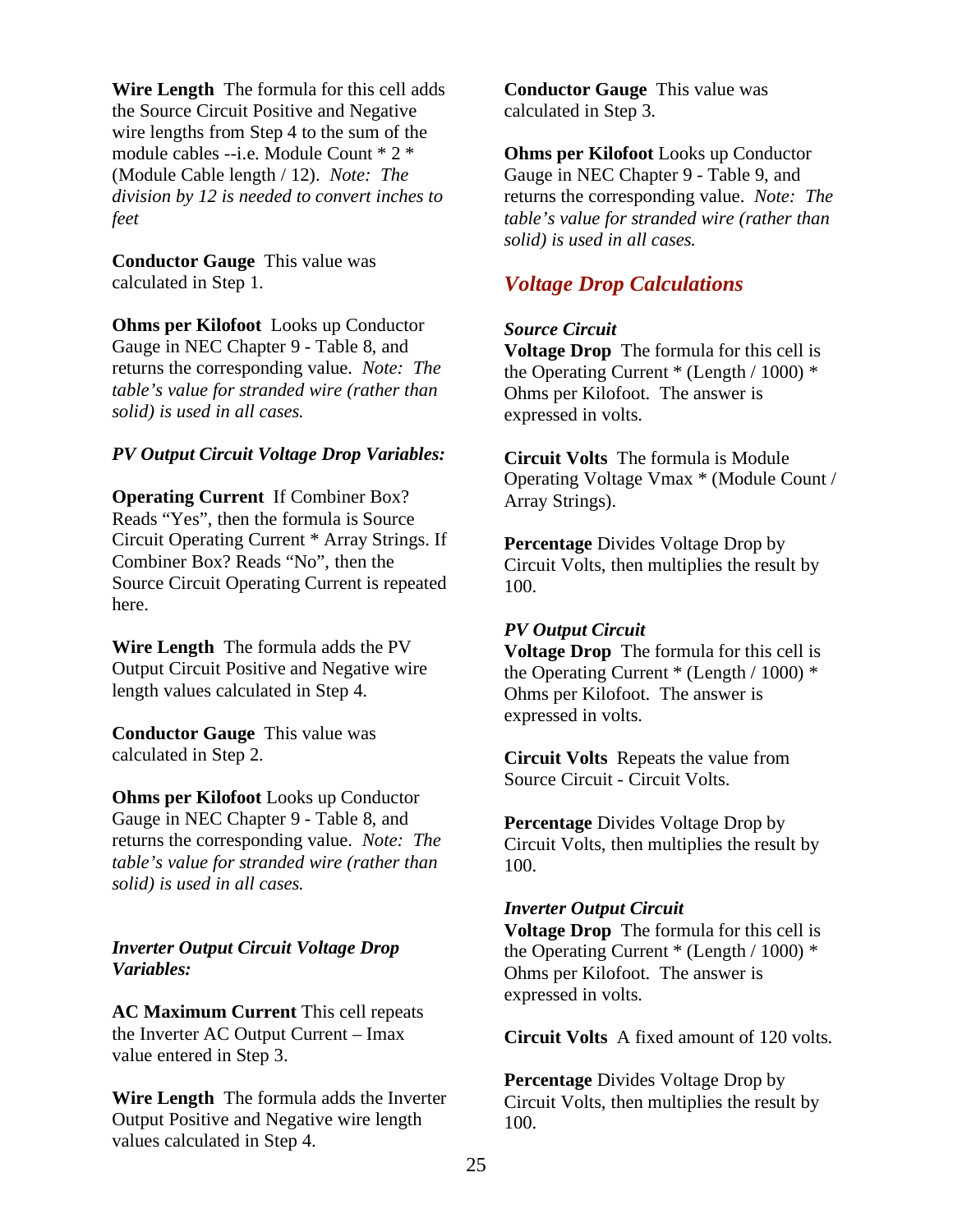# *All Circuits*

**New Size** If the box above this cell is checked, the Conductor Gauge will be increased to the next beefier size. If the box isn't checked, the cell will remain empty.

**Conductor Gauge** If a gauge is entered in New Size, than that value will be repeated here. Otherwise, the gauge calculated in earlier steps will appear.

**New Voltage Drop** If a value appears in New Size, the voltage drop for that gauge will be calculated using the same formula from the earlier voltage calculations.

**New % Voltage Drop** If a value appears in New Size, the Percentage will be calculated using the same formula from the earlier Percentage calculations.

### *Steps 6: Compare wire gauge ampacities to any overcurrent device ratings.*

# *All Circuits*

#### **Overcurrent Ampacity Calculation** This

Conductor Gauge This cell repeats the value listed in Conductor Gauge at the very bottom of the previous page.

Derated Wire Ampacity Looks up the ampacity in NEC Chapter 9 - Table 8 or 9 for the Conductor Gauge value to the left. This value is then multiplied by the applicable derate factors from Steps 1-3 – Temp Correction and Conduit Adjustment. *Note: In the Source Circuit, there is no conduit adjustment.* 

#### *Source Circuit*

Is the Wire Ampacity equal to or greater than the O.C. Devicr Rating? If there's a value in the corresponding O.C. Device Rating box, this cell compares the value in Derated Wire Ampacity to Overcurrent Ampacity Calculation. If it's less, then the cell will read "check wire gauge". Otherwise the cell will read "YES".

If no O.C. Device is entered, then this cell will check the number of Array Strings value in Step 2 to see if there are more than two strings. If there are, then this cell will read "O.C. Device Required."

**- - - - - - - - - - - - - - - - - - - - - - - -**  *Note: "check wire gauge" is not an error message, but rather a guide for filling in the Final Minimum Gauges in the last part of Step 6. Be sure to read the form instruction that's typed in red.*  **- - - - - - - - - - - - - - - - - - - - - - - -** 

# *PV Output Circuit*

**Is the Wire Ampacity equal to or greater than the O.C. Device Rating?** If there's a value in the corresponding O.C. Device Rating box, this cell compares the value in Derated Wire Ampacity to Overcurrent Ampacity Calculation. If it's less, then the cell will read "check wire gauge". Otherwise the cell will read "YES".

#### *Inverter Output Circuit*

**Is the Wire Ampacity equal to or greater than the O.C. Device Rating?** If there's a value in the corresponding O.C. Device Rating box, this cell compares the value in Derated Wire Ampacity to Overcurrent Ampacity Calculation. If it's less, then the cell will read "check wire gauge". Otherwise the cell will read "YES".

If no O.C. Device is entered, then this cell will read "O.C. Device Required."